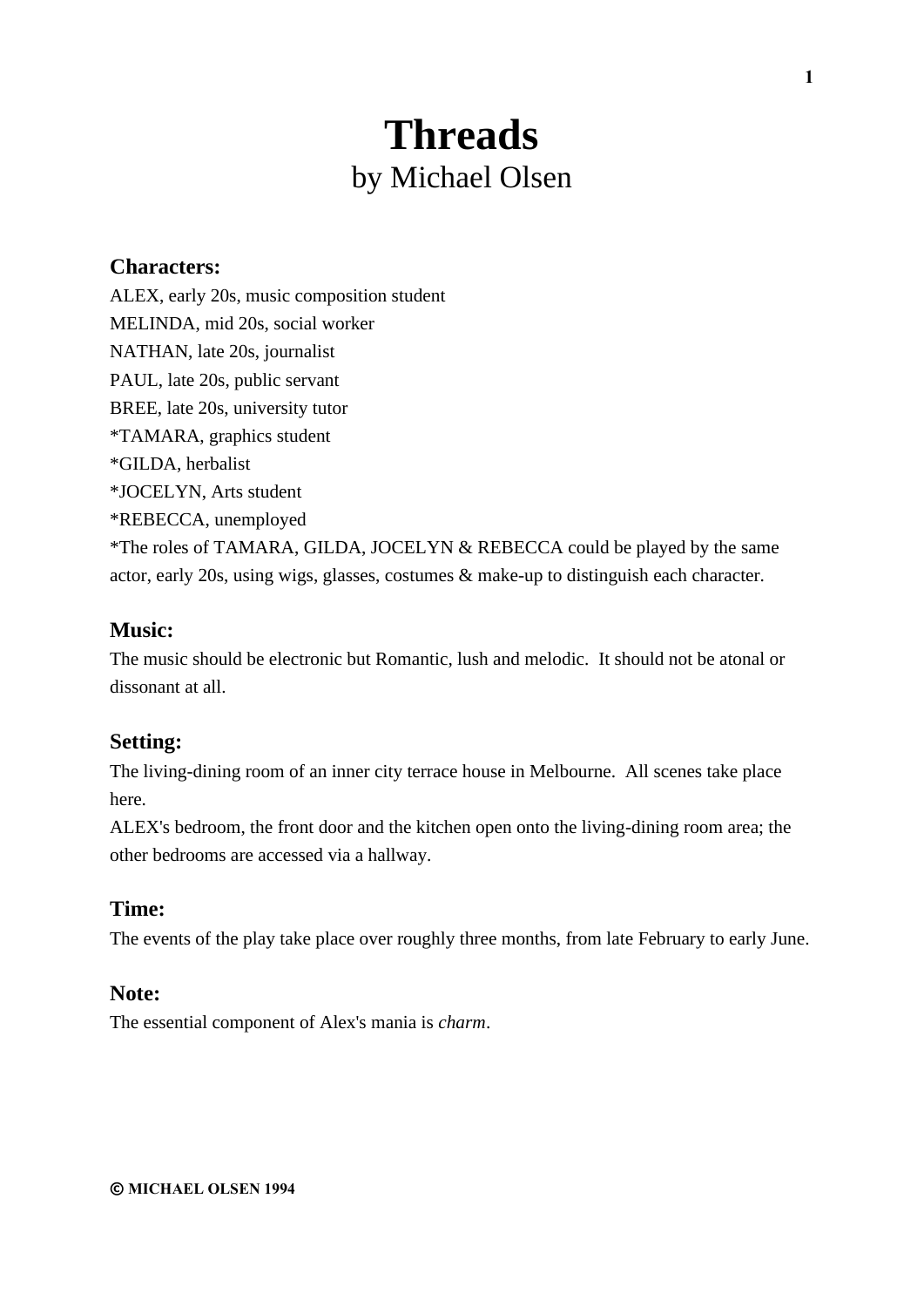# **ACT ONE**

*Overture music: the Household Theme played in a richly orchestrated, romantic style.*

#### **SCENE 1:**

*The living room is empty. Bree rushes in with a yell.*

**BREE:** And yea there was no more wailing and gnashing of teeth.

*Melinda enters with Nathan, who's holding a can of beer.*

- **NATHAN:** Things couldn't have gone better. All I had to do was shake his hand and say: "All the best" like I meant it.
- **MELINDA:** He seemed upset though don't you think?
- **BREE:** He just looked out of it I reckon.
- **MELINDA:** There was a history with Jim.
- **BREE:** That was the problem: we didn't know it before he moved in.
- **MELINDA:** He had such a lost quality about him, as if he didn't belong anywhere.
- **NATHAN:** He didn't. He was always cruising that reality bypass of his.
- **BREE:** You know what really got to me? He was such a phoney. He thought he was so cool with that hothouse in his bedroom, rigging the hydroponics to the house guttering. *(Bree grabs a choked ashtray.)* But this is where it all wound up.
- **NATHAN:** He was kind of fun to have around though. Like a pet. He was always glad to see you.
- **MELINDA:** That was part of his charm.
- **BREE:** Honestly Mel you can see charm in a psychopath.

*Paul enters, wearing an apron, with a duster under one arm and a can of air freshener in the other which he sprays all over the room.*

- **NATHAN:** Hey take it easy. There is an ozone layer you know.
- **PAUL:** That little—he stunk out the whole house. I don't want a trace of him left by the time we have dinner.
- **MELINDA:** It was only a few plants.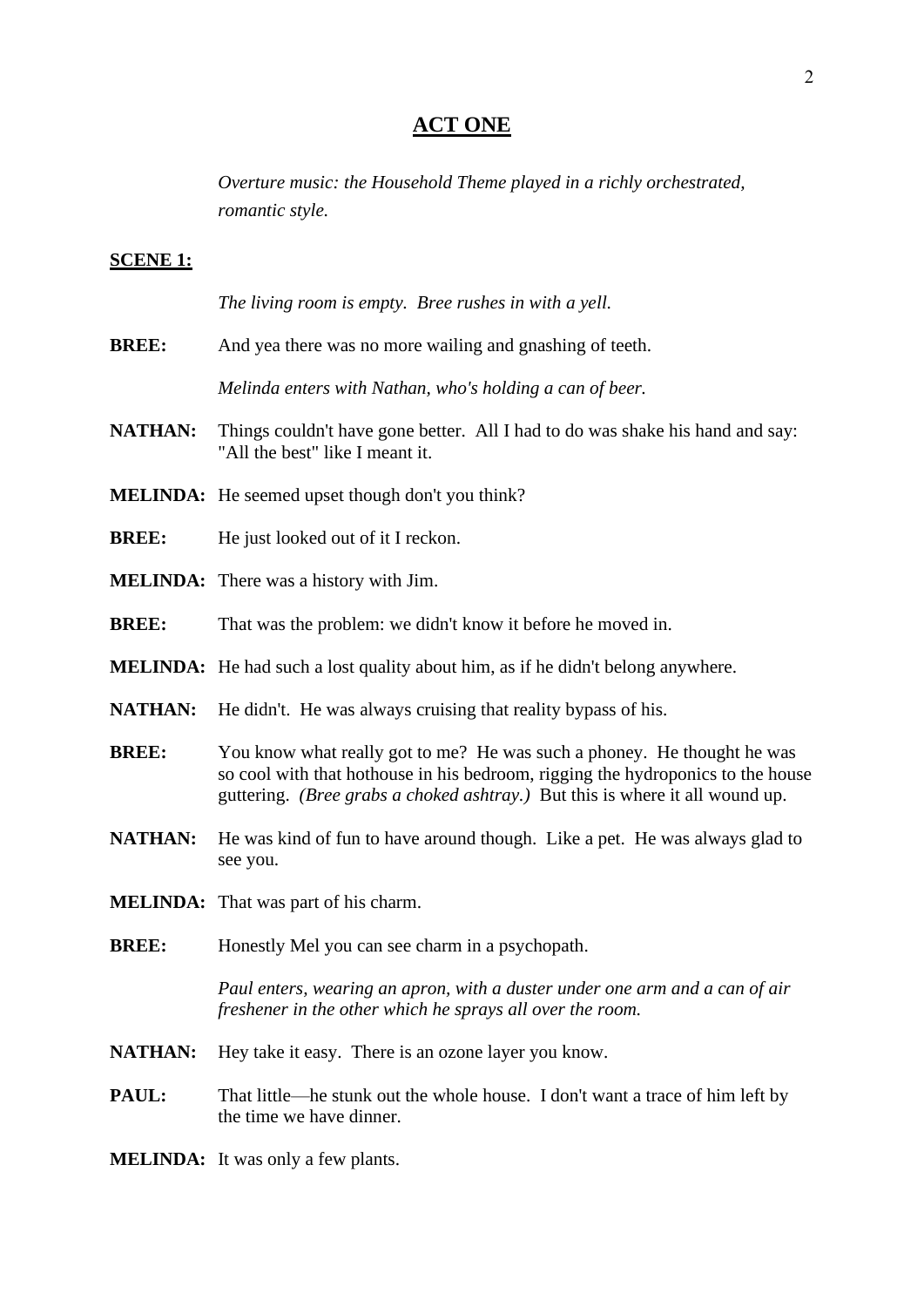|  | PAUL: | Veritable forest more like. |
|--|-------|-----------------------------|
|--|-------|-----------------------------|

- **NATHAN:** It was nice ganga.
- **PAUL:** You weren't here when the police called in were you?
- **NATHAN:** He was your mate.
- **PAUL:** Serial killers go to work every day and you never know what they're really like.
- **MELINDA:** Where did we go wrong?
- **BREE:** "We?" Wasn't it your job to spot him?
- **NATHAN:** Next time we do a thorough job: interview, references, the lot.
- **BREE:** Absolutely. No half-wit's going to move into my house.
- **MELINDA:** But we do make exceptions dear.
- **BREE:** Ha ha.
- **NATHAN:** Makes me wonder why we need to get someone in in the first place.
- **BREE:** Exactly.
- **PAUL:** We've always had someone in the spare room. From the beginning. It's always been like that. Besides, who wants to pay more rent?
- **BREE:** You're right. You're right. This is the way it is. *(Bree ruffles Paul's hair.)* We'll get it right next time.
- **MELINDA:** Actually—

*The phone rings. Bree answers it.*

- **BREE:** I'll just check. It's your Uncle Bill.
- **MELINDA:** Tell him I'm not here.
- **BREE:** You tell him.
- **MELINDA:** Please.
- **BREE:** I am not going to keep doing this.

*Bree says the right thing and hangs up the phone.*

**MELINDA:** Thanks.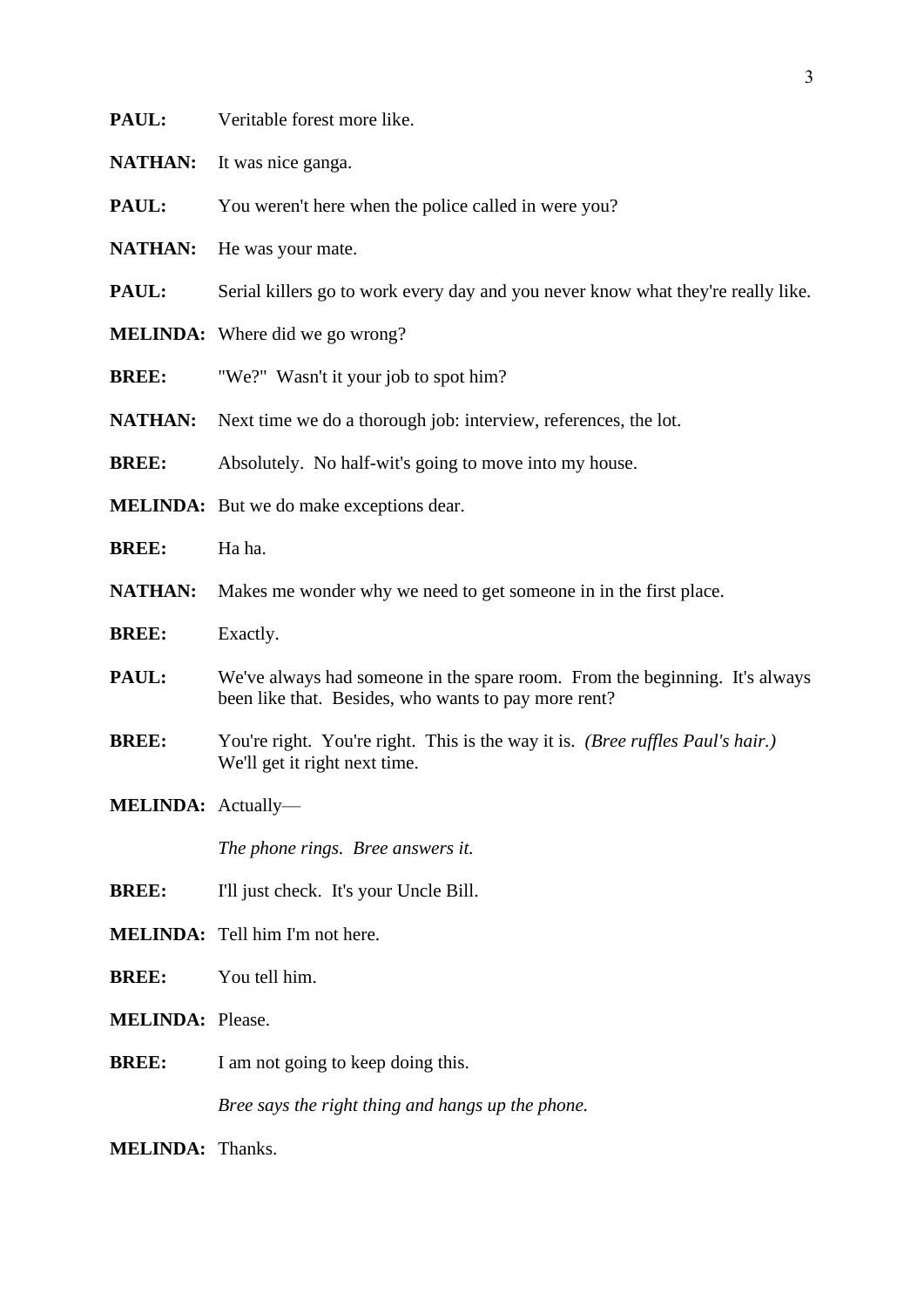- **BREE:** You're gonna have to deal with him sooner or later.
- **MELINDA:** Actually I've just thought. I've got someone who might be interested.
- **BREE:** Here we go. Some hard luck story looking for a break.
- **MELINDA:** His name's Alex. He's a music student at uni. He's a friend of a friend. He's from the country and he's looking for a place.
- **BREE:** But what's he like? What's he *really* like?
- **MELINDA:** He's pretty low key. Studious. Fun, but in a quiet way. He'd be perfect.
- **BREE:** He sounds a bit of a drip.
- **PAUL:** We'll have to interview him of course.
- **NATHAN:** I hope he doesn't play the tuba.
- **MELINDA:** He plays the piano and a synthesiser. He's actually a composition student.
- **BREE:** An arty farty. Great.
- **MELINDA:** I've got a photo of him from that fantastic ball we went to last year.
- *Melinda exits.* **BREE:** You said that ball was a dud.
- **NATHAN:** It was but don't tell Mel: she's thinking of taking me again this year.

*Melinda enters holding a small photo album.*

- **MELINDA:** There. He's kind of cute don't you think?
- **BREE:** No.
- **PAUL:** Can he cook?
- **MELINDA:** Can't all country boys cook?
- **NATHAN:** See if you can tee up an interview as soon as possible. The sooner we sort this whole thing out the better.
- **BREE:** Hey come on. Let's put up a notice at Readings first. That's the rule isn't it?
- **MELINDA:** There's no harm in calling him.
- **BREE:** What the hell is this? I thought we had a process here.
- **NATHAN:** We do—but if we can get someone in quickly ...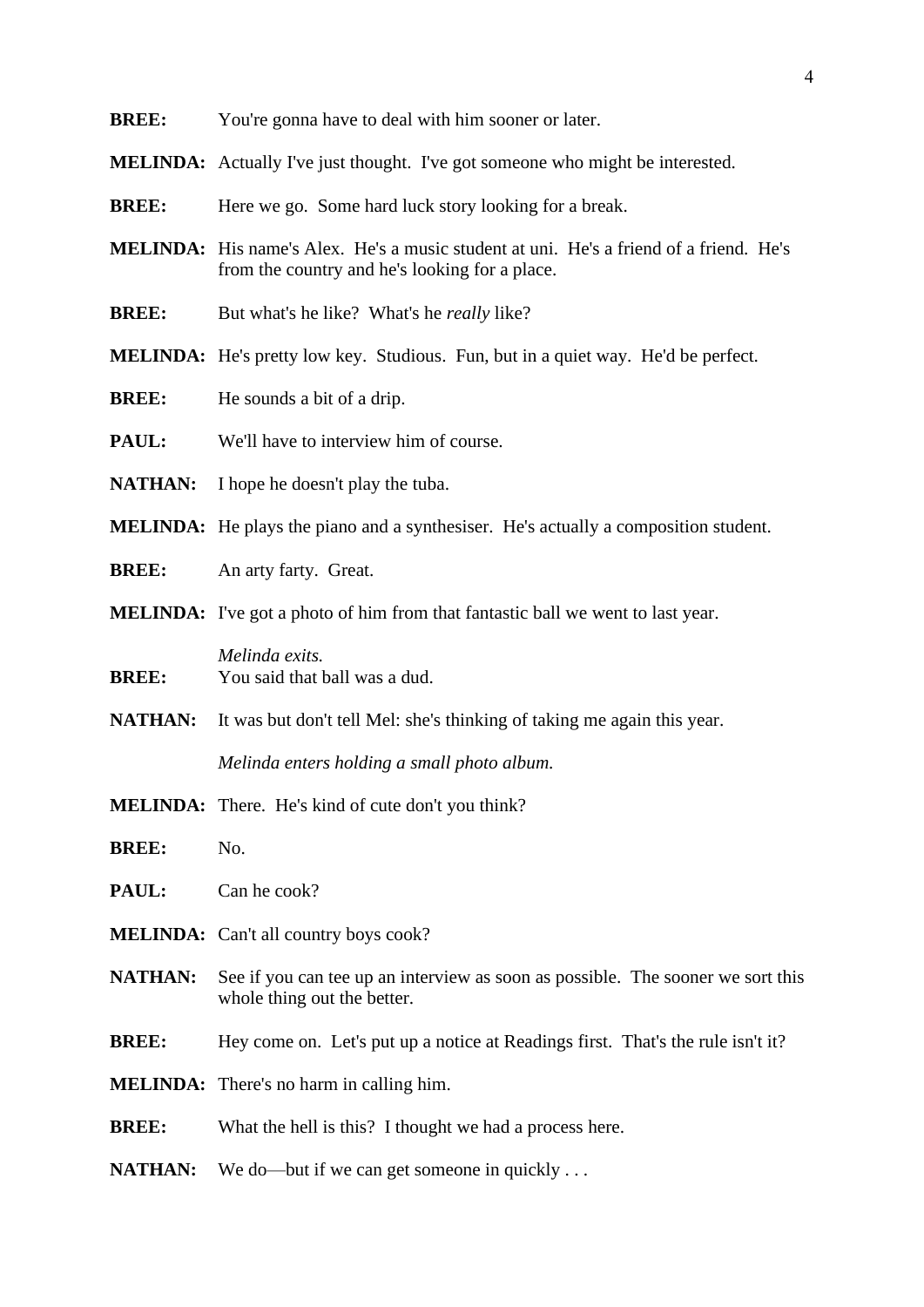*Melinda rings Alex, arranges the interview.*

- **BREE:** Did you guys know about this?
- **PAUL:** You know I tell you everything.
- **BREE:** When things happen behind my back . . .
- **PAUL:** It's happening quickly that's all.

*Paul puts an arm around Bree. Melinda returns.*

- **MELINDA:** It's all arranged.
- **BREE:** When's he moving in?
- **NATHAN:** It's just an interview. We'll write out the window ad now.
- **BREE:** We want someone who's committed and upfront.
- **NATHAN:** Sincere and reliable.
- **PAUL:** Someone who can cook. *There is a knock at the door.*

**NATHAN:** That's for me.

*Nathan answers the front door.*

**MELINDA:** Someone kind and generous.

**BREE:** Honest.

- **PAUL:** Someone who has a regular income.
- **BREE:** They've got to be sensitive to others.
- **MELINDA:** And willing to pitch in for the common good.
- **BREE:** We want someone who's aware of the world and what's going on in it.
- **PAUL:** They've got to be dependable. Reliable. Someone you can trust. *Nathan enters and unfurls the Aboriginal flag.*
- **NATHAN:** Someone who knows what matters.
- **BREE:** Absolutely.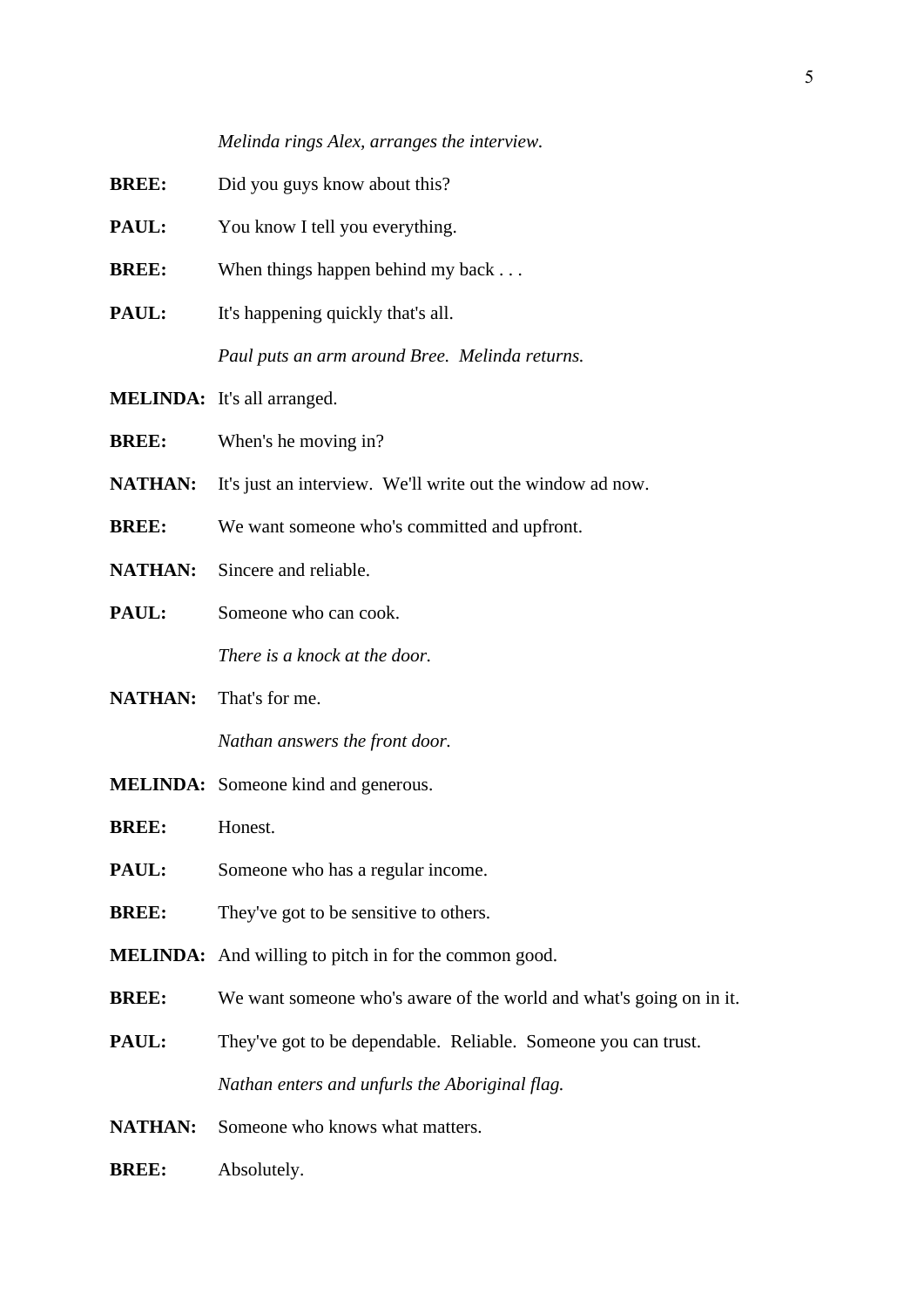| <b>NATHAN:</b> | I'm so glad the co-op saw the sense in getting one more flag than they needed.                                                                            |
|----------------|-----------------------------------------------------------------------------------------------------------------------------------------------------------|
| PAUL:          | I don't know how you can use them like that.                                                                                                              |
| <b>NATHAN:</b> | They're a caring sharing bunch. I'm sure if they knew they'd approve of what<br>we're doing.                                                              |
| <b>BREE:</b>   | Makes you think about who was here first, doesn't it?                                                                                                     |
| <b>NATHAN:</b> | Hey did I ever tell you that one of my distant ancestors was Aboriginal?                                                                                  |
| PAUL:          | We wanted you to declare the house a sacred site so we could claim it as our<br>own permanently.                                                          |
|                | Paul starts to hammer up the flag over a section of wall which has a large<br>crack running through it, but discovers a small packet wedged in the crack. |
| PAUL:          | What's this?                                                                                                                                              |
| <b>BREE:</b>   | He talked about his secret stash, remember?                                                                                                               |
| <b>NATHAN:</b> | We could have it tonight. A celebration.                                                                                                                  |
| PAUL:          | Or we could just throw it out and be done with it.                                                                                                        |
| <b>NATHAN:</b> | Hey come on. If you don't want it.                                                                                                                        |
| PAUL:          | We don't want this stuff in here. The police are probably watching this place as<br>we speak.                                                             |
| <b>NATHAN:</b> | Hey relax. It's here we might as well.                                                                                                                    |
| PAUL:          | Maybe he'll come back for it.                                                                                                                             |
| <b>NATHAN:</b> | He forgot where the front door was. Come on.                                                                                                              |
| PAUL:          | I don't want it affecting everyone. You saw what he was like.                                                                                             |
| <b>BREE:</b>   | Let's have some fun for chrissake. (Bree takes the stash off Paul.) The last<br>time you smoked was college.                                              |
|                | <b>MELINDA:</b> Didn't you take off your clothes and jump into that fountain?                                                                             |
| PAUL:          | That was Nathan.                                                                                                                                          |
|                | <b>MELINDA:</b> And Bree went in as well.                                                                                                                 |
| <b>BREE:</b>   | I was overcome by the moment darlings what can I say? I was an impetuous<br>youth.                                                                        |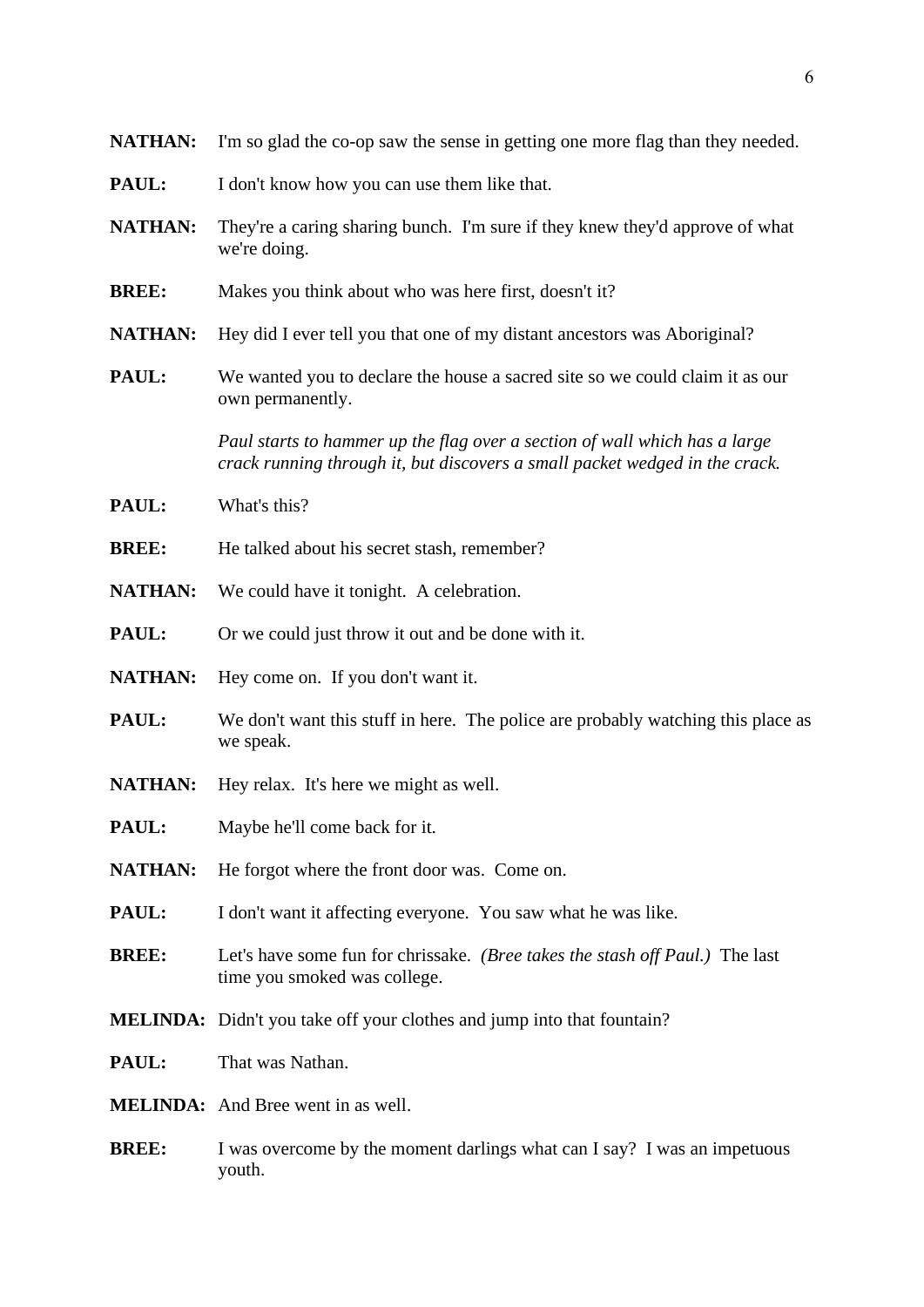#### *Melinda laughs, shakes her head.*

- **BREE:** What's so funny?
- **MELINDA:** I can't believe this: you couldn't bear Jim smoking when he was here, but as soon as he goes you want to light up!
- **BREE:** Don't you want any? Come on. One joint won't make you mad.
- **MELINDA:** I've got to finish off that report on Sylvia.
- **BREE:** Ah the weight of the world.
- **MELINDA:** Don't you—
- **NATHAN:** Hey what about the film?
- **PAUL:** What film?
- **MELINDA:** Sorry I forgot all about it.
- **NATHAN:** Are you ready? There's a 3.15 session. If we hurry we could—
- **MELINDA:** What about tomorrow?
- **NATHAN:** I've got that seminar on post-structural ecology.
- **BREE:** And you're meeting with the collective tonight aren't you?
- **MELINDA:** Damn.
- **BREE:** The film sounds great.
- NATHAN: Do you—well, do you want to come?
- **MELINDA:** Yeah you two go. Tell me what it's like.
- **NATHAN:** Paul?
- **PAUL:** No I'll clean up here. That alfoil in Jim's room won't be coming off by itself.
- **NATHAN:** We'll be home soon enough. I'll pick up something nice from K and G's OK? *(To Paul)* How does that sound?
- **MELINDA:** You forgot something. *(Melinda kisses Nathan.)* Don't be late.

*Nathan's mobile phone rings.*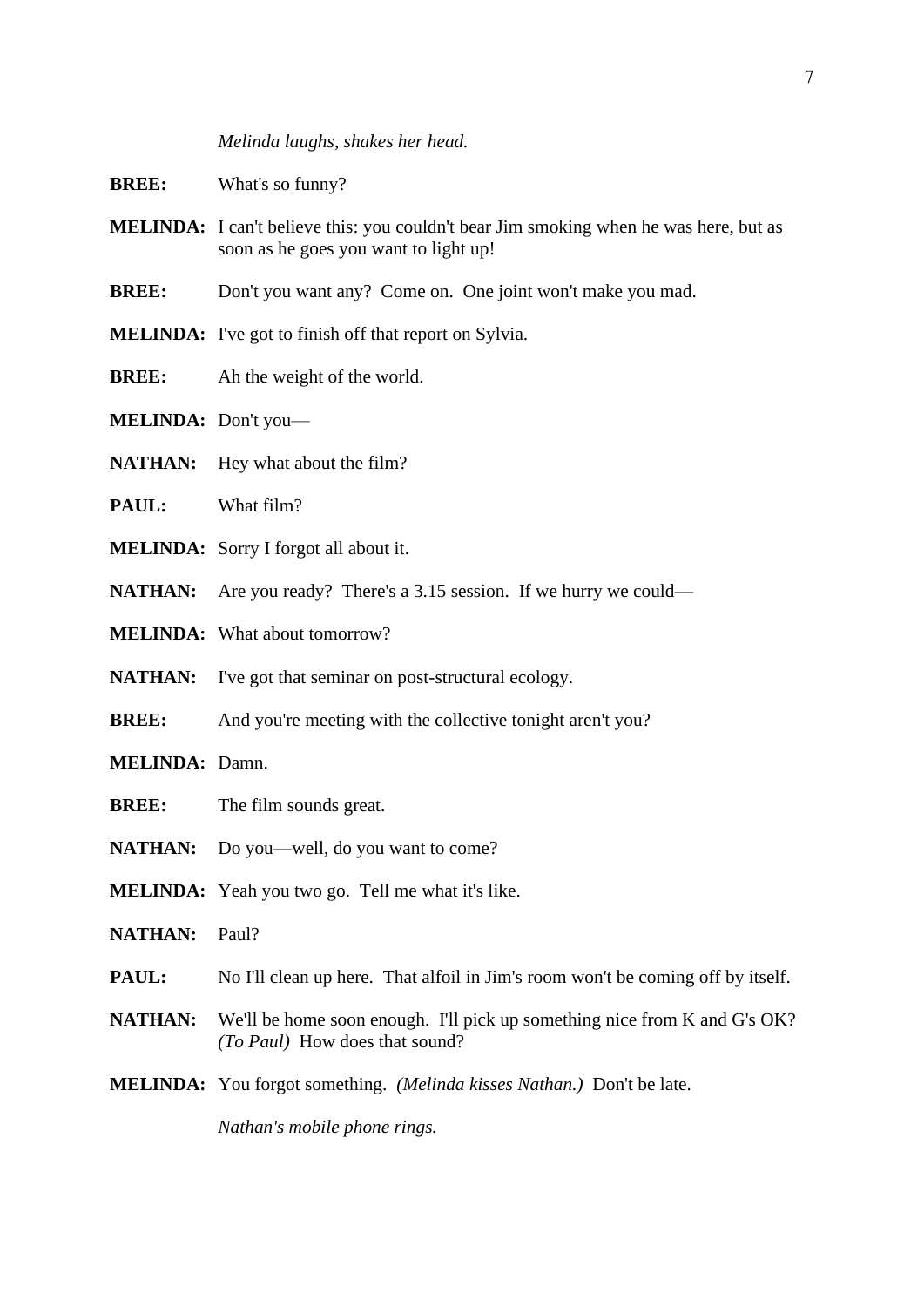**NATHAN:** Damn! I hate this thing. Yes? Oh hi John. Yes, I'm coming tonight. I don't know what time. Probably later. Yes. You guys can manage without me, can't you? Alright. Hey now don't pass any resolutions without me being there. Alright. Bye. Never stops. We're out of here.

> *Paul kisses Bree goodbye. Bree and Nathan exit. Paul looks at Melinda, shakes his head.*

- **MELINDA:** He's gone. It's over.
- **PAUL:** With things at work being what they are. I really can't afford another dud.
- **MELINDA:** What's going on at work?
- **PAUL:** They're looking to outsource. There's some consultant poking his nose into everything. *(Pause)* He is going to be good, right?
- **MELINDA:** You want a guarantee?
- **PAUL:** We really don't need another Jim.
- **MELINDA:** What can I say? Each time I've met Alex he strikes me as upfront. Decent.

*Paul nods.*

**PAUL:** OK. Hell, how much damage can an honest man do?

*Melinda smiles.*

**MELINDA:** He might be the biggest liar in the world.

## **SCENE 2:**

*The lights come up on Alex, walking around the living-dining room.*

ALEX: How could you just abandon her? If she was in that much trouble I would have thought you'd intervene straightaway.

> *Melinda enters struggling to carry a couple of Alex's heavy bags which she finally drops on the floor.*

- **MELINDA:** There are some people who can only be helped by leaving them alone. Sylvia needs to learn responsibility. What's the matter?
- **ALEX:** Can you hear that?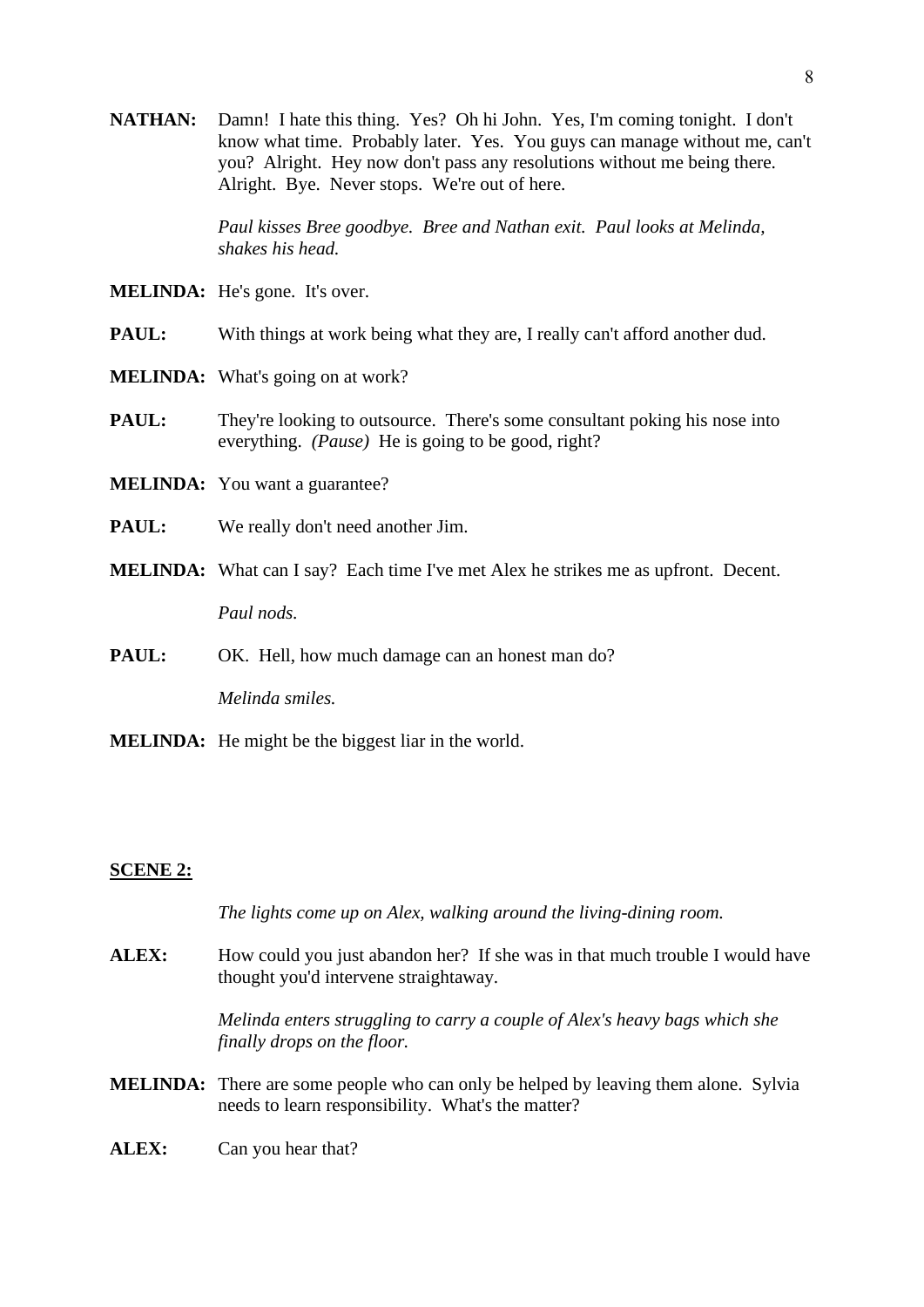## **MELINDA:** Hear what?

- **ALEX:** Shhh listen.
- **MELINDA:** I can't hear anything.
- ALEX: The sound of the city. Traffic. People. It's incredible. This is exactly where I want to be. Thanks for—you know—everything.
- **MELINDA:** My pleasure.

*Alex picks up some embroidery on a chair.*

- **ALEX:** What's this? *Yakuwa tya*: dreaming land.
- **MELINDA:** We translate it as "place of dreams."

**ALEX:** This place? Well, if I'm dreaming don't wake me up.

*Paul and Bree enter.*

PAUL: Alex! Good to see you.

*Alex shakes hands with Paul and Bree, Bree a little taken aback by Alex's enthusiasm.*

- ALEX: It's great to see you. Here's that cookbook you asked for.
- **PAUL:** Gee I'd forgotten all about that. What's this?
- **ALEX:** My synthesiser.
- **MELINDA:** How about a demonstration? Come on. Give us a blast.

*Alex plays a simple tune—the Household Theme we heard at the opening of the play.*

- **PAUL:** Wonderful. Who's it by?
- **ALEX:** Just something I've been working on. It's not finished yet.
- **PAUL:** You're kidding. What do you think of that Bree?
- **BREE:** It certainly fills the room doesn't it?
- **MELINDA:** It's beautiful Bree.
- **BREE:** I hope you don't practice too loudly.
- ALEX: I've got headphones. You won't even know I'm here most of the time.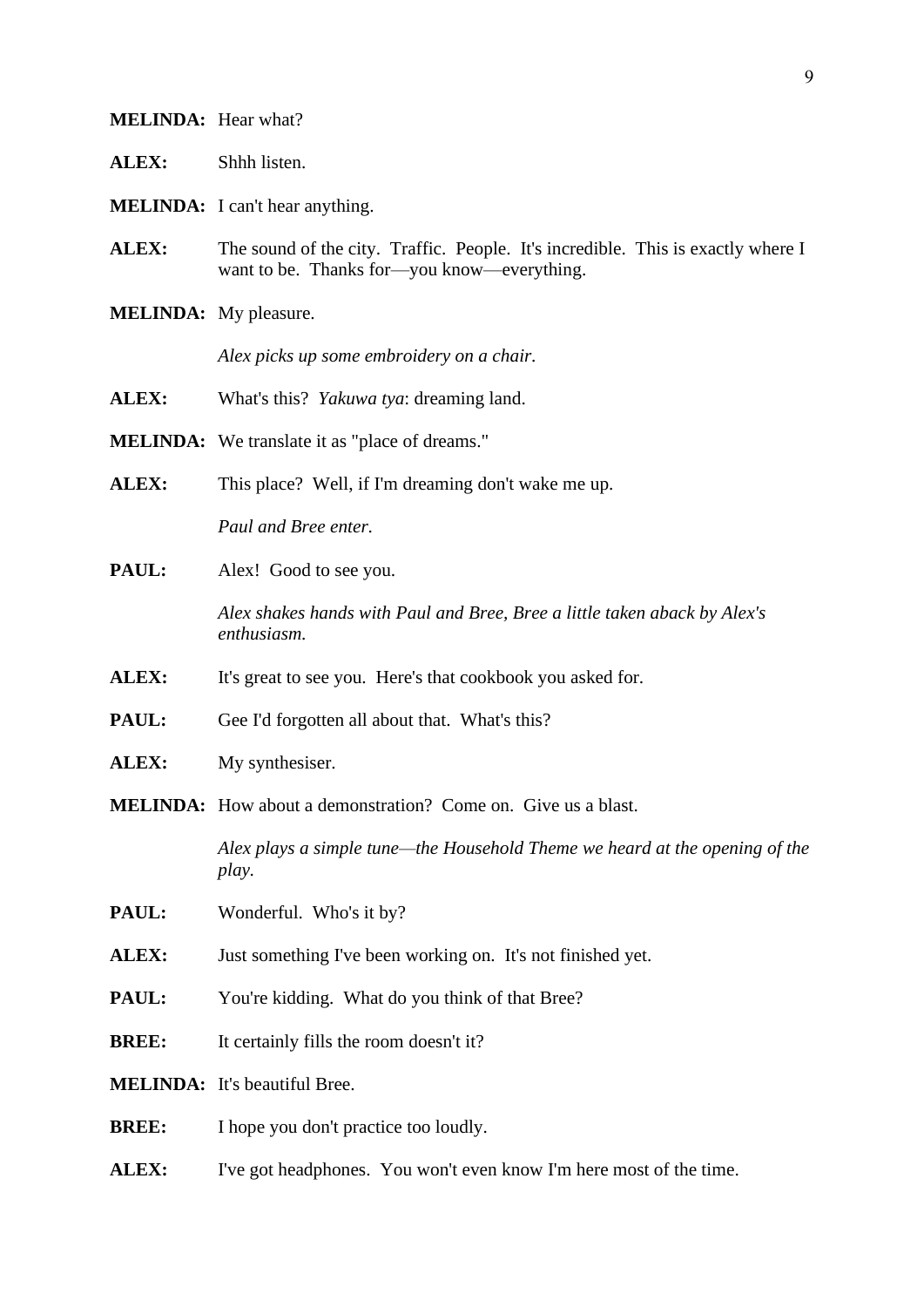|                | <b>MELINDA:</b> So what inspires you?                                                                                                                                                                                                                                                                                                        |
|----------------|----------------------------------------------------------------------------------------------------------------------------------------------------------------------------------------------------------------------------------------------------------------------------------------------------------------------------------------------|
| ALEX:          | All sorts of things: an idea, a sound—                                                                                                                                                                                                                                                                                                       |
| <b>BREE:</b>   | A beautiful woman?                                                                                                                                                                                                                                                                                                                           |
| <b>ALEX:</b>   | Of course.                                                                                                                                                                                                                                                                                                                                   |
| <b>BREE:</b>   | I'll try not to be too inspirational then.                                                                                                                                                                                                                                                                                                   |
|                | <b>MELINDA:</b> Bree, as you've probably guessed, is blessed with one of the most modest<br>natures around.                                                                                                                                                                                                                                  |
| <b>BREE:</b>   | If you have a problem with that you can see Melinda.                                                                                                                                                                                                                                                                                         |
| ALEX:          | I'm sure there's no shortage of people who can tell me where to go.                                                                                                                                                                                                                                                                          |
| PAUL:          | It's a shame you had to come down by train. I would have liked to have met<br>your father.                                                                                                                                                                                                                                                   |
| ALEX:          | He said he couldn't spare the time. The fact is he's never left the farm since my<br>mother died. I suppose some people can't let go of the past because that's<br>where they live.                                                                                                                                                          |
|                | <b>MELINDA:</b> How old were you when she passed away?                                                                                                                                                                                                                                                                                       |
| ALEX:          | Old enough to know who she was and why dad would sometimes feel a million<br>miles away standing right next to me.                                                                                                                                                                                                                           |
| PAUL:          | (coughing) Well then um—is this all your gear?                                                                                                                                                                                                                                                                                               |
|                | Nathan enters with a ten speed bike which he leans up against the wall.                                                                                                                                                                                                                                                                      |
| <b>NATHAN:</b> | Bloody committees! Couldn't fight their way out of a wet paper bag if their life<br>depended on it! Alex! Welcome aboard.                                                                                                                                                                                                                    |
|                | Nathan and Alex shake hands.                                                                                                                                                                                                                                                                                                                 |
| ALEX:          | Thanks.                                                                                                                                                                                                                                                                                                                                      |
| PAUL:          | What on earth happened at the co-op?                                                                                                                                                                                                                                                                                                         |
| <b>NATHAN:</b> | Morons! They were going to stop buying coffee from some African shit hole<br>because of a takeover by some junta. I told them, hey! we should still support<br>the economy no matter what. It's the people who matter the most. I threatened<br>to resign if they didn't agree. Sometimes you really have to beat some sense<br>into people. |
| PAUL:          | But everything's OK now?                                                                                                                                                                                                                                                                                                                     |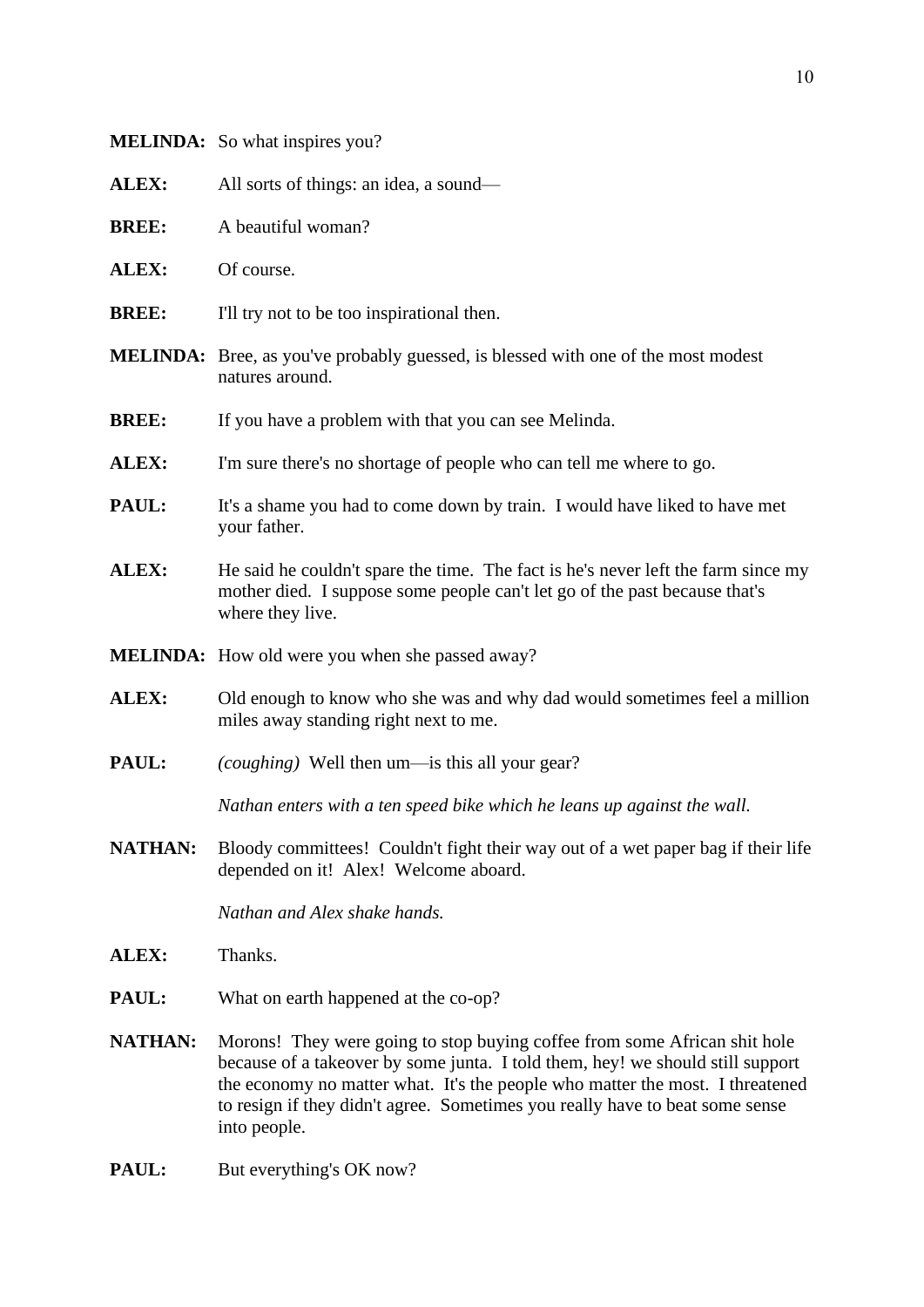**NATHAN:** Bluff is the heart of every committee. Once you can do that, you've got it made.

*Nathan's mobile phone goes off.*

**NATHAN:** That'll be them now saying they've achieved consensus.

*Nathan wanders off to answer it.*

- **PAUL:** Well, we've got some rosters and so forth for you to fill in.
- **MELINDA:** Goodness he's hardly set foot inside the place and we've got him all signed up!
- **BREE:** All in good time. Tell me Alex, I was curious as to why you're going part time this year. You didn't say anything about it in the interview.
- **ALEX:** Just felt like a break. You know how it is.
- **BREE:** But it's your final year. You'll be dragging it out.
- **MELINDA:** The interview's over Bree.
- **BREE:** I think Alex would agree that you can never be too careful these days can you?
- **ALEX:** There are all sorts of people around.
- **BREE:** We just got rid of one the other week as you know. Sometimes you have to be ruthless in communal housing otherwise there's just chaos. Things get—
- **ALEX:** Wow is that White Linen you've got on?
- **BREE:** You know it?
- **ALEX:** Beautiful perfume. Very classy. My mum used to wear it.
- **BREE:** Well—um—I'm bound to see you around campus. Come over to the Women's Centre some time. We'll have a coffee.

*Bree leaves.*

- **ALEX:** Speaking of food. I'd love to cook something as soon as I can. I've got something in mind.
- **PAUL:** Great. We can go over what you need.

*Alex and Paul go into the kitchen. Nathan hangs up his phone and draws Melinda aside.*

**NATHAN:** I think Alex is going to work out just fine.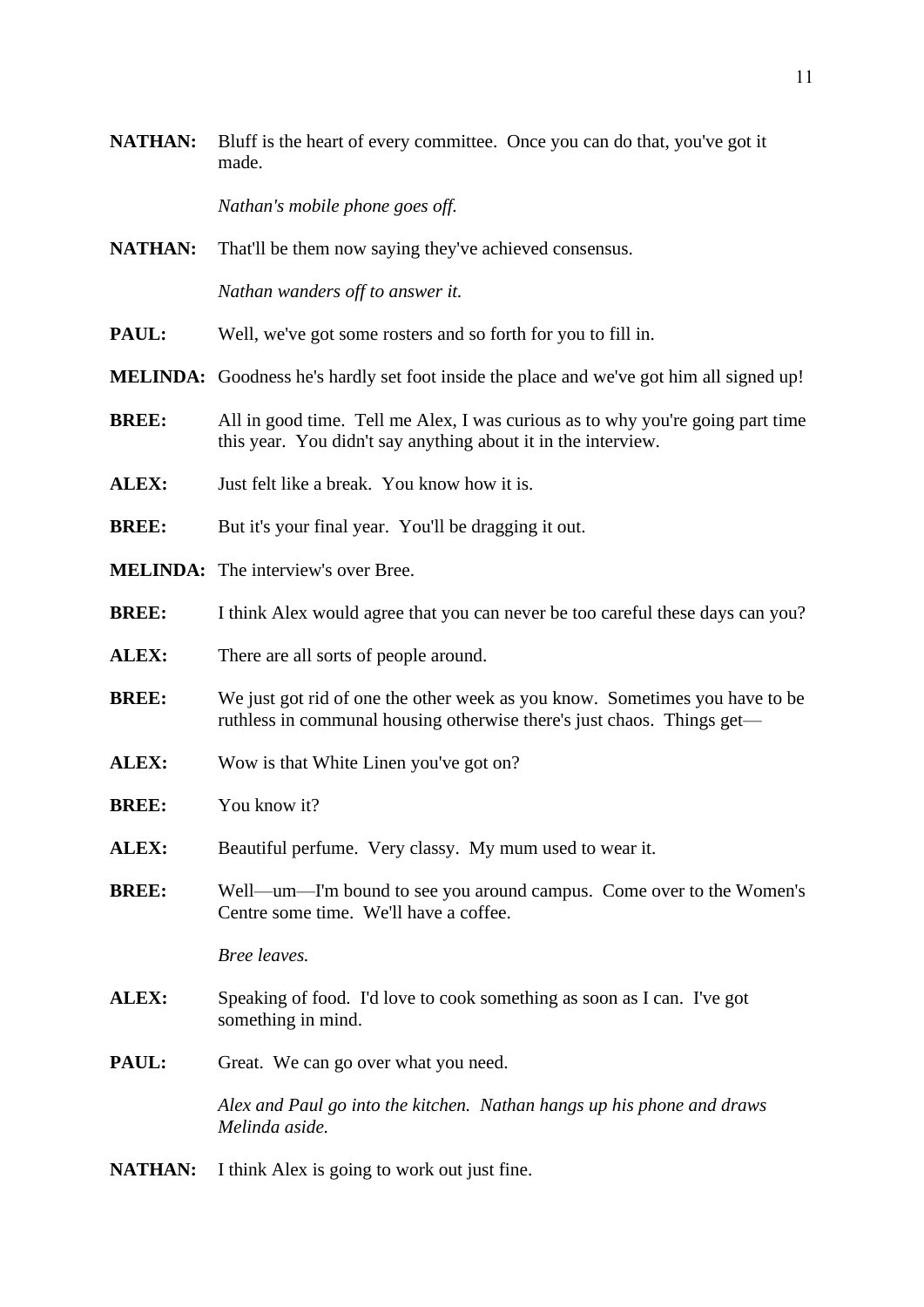## **SCENE 3:**

*Night. The dining table is set out lavishly with napkins, knives and forks, plates, glasses and flowers. Melinda and Paul are sitting beside each other, admiring the table setting. Bree enters with an armful of books that she puts down. She kisses Paul, sits down. Bree pours herself a glass of wine and downs it quickly, then pours another.*

- **PAUL:** How was your day?
- **BREE:** I had to skip lunch because I got bailed up in my office by some snottynosed young thing blubbering about her father and how he's not supporting her at uni.
- **MELINDA:** How did you counsel her?
- **BREE:** "Counsel" her? I told her we'd all been there and to get a grip on herself. Besides she was wearing these hideous earrings. If your life is going down the toilet at least have the sense to look good. How long has he been at it?
- **PAUL:** Since about 4.30.
- **BREE:** Doesn't he know after Melinda's cooking we'll eat baked beans on toast?
- **MELINDA:** Now I know what to make next time!
- **BREE:** How's Sylvia?
- **MELINDA:** I wish I knew. She's run away again. She'll be back. She knows that. She has nowhere else to go.
- **BREE:** We could always put her up here.
- **MELINDA:** Your room's not big enough.

*Nathan enters.*

- **NATHAN:** Sorry I'm late. Any leftovers?
- **MELINDA:** We haven't had firsts yet.
- **PAUL:** Maybe we should make a rule about cooking times in this house.
- **BREE:** I don't think I ask much of my food. Really. All it has to do is be there in front of me before my stomach jumps up and strangles my—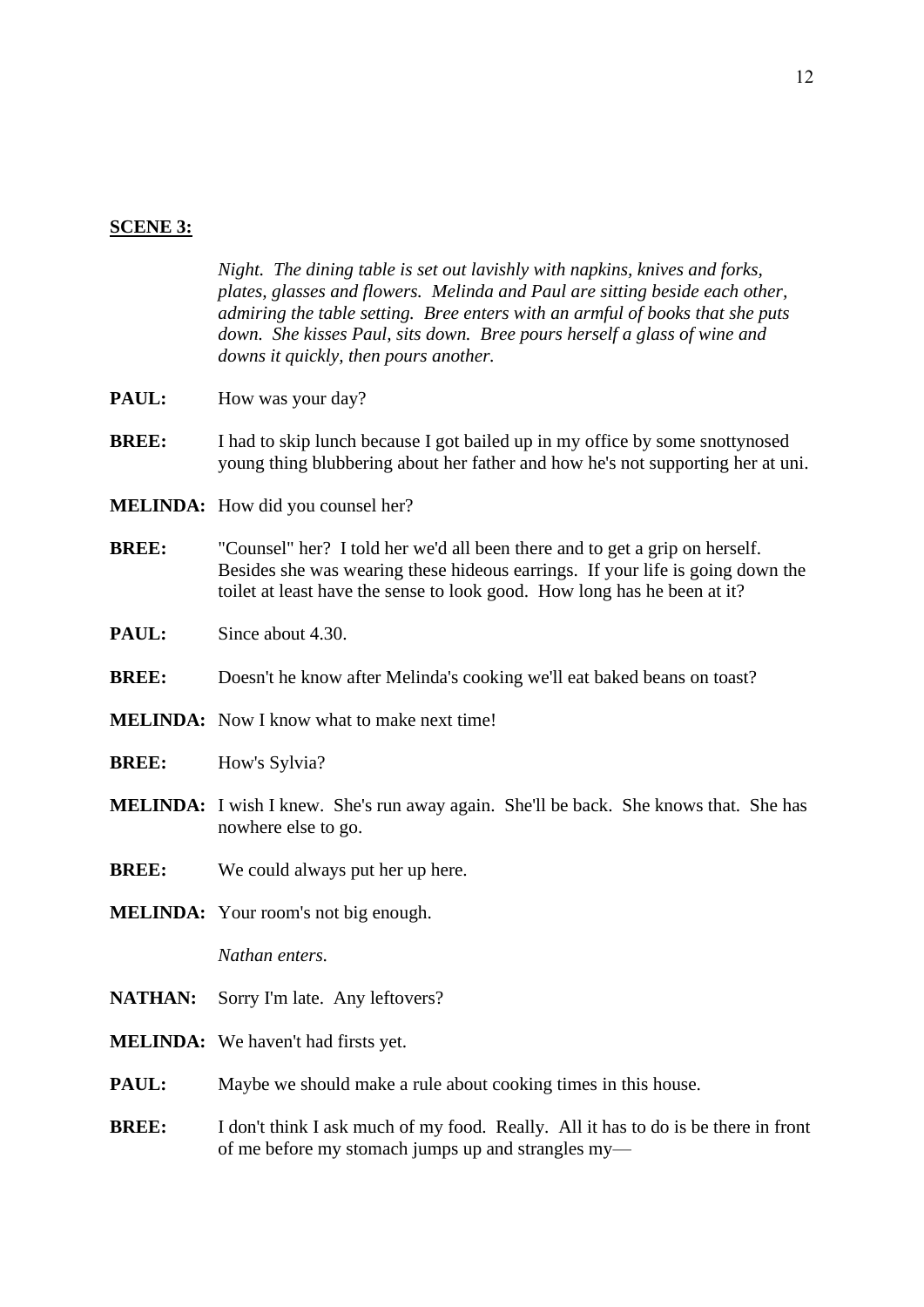*Alex enters carrying a dish.*

**ALEX:** Not long now folks. This is the appetiser: guacamole á la Lewis. Enjoy.

*Alex puts the dish in the centre of the table, then returns to the kitchen. There are looks all round, then Nathan dips a biscuit and eats. Nathan spits out his mouthful.*

**NATHAN:** Christ! He's put ginger in it! Didn't I tell him I hate ginger?

**BREE:** *(coughs)* It's a little strong.

*Paul laughs. Nathan reaches for a drink and washes the guacamole down, as does Bree. Alex enters.*

- **ALEX:** Everything OK?
- **MELINDA:** It's delicious.
- **PAUL:** It's great.
- **BREE:** We're all ready for the main course.
- **ALEX:** After all you guys have done for me I want this to be extra special, a way of saying thanks. I promise this'll be one meal you're never ever gonna forget.

*Alex returns to the kitchen.*

- **NATHAN:** We have to eat it first.
- **BREE:** At least we've got something to drink.

*Bree pours herself another glass of wine.*

- **PAUL:** Are you sure you've had enough?
- **BREE:** Nathan?

*Bree pours Nathan another glass of wine.*

**NATHAN:** I say we prepare ourselves for the maestro. *(Nathan and Bree clink glasses.)* Come on. Have another one.

*Bree fills Melinda's glass.*

- **BREE:** You should try getting drunk more often Melinda. It's a political act. Patriarchal society can't abide any woman of excessive appetites.
- **MELINDA:** Are my appetites excessive darling?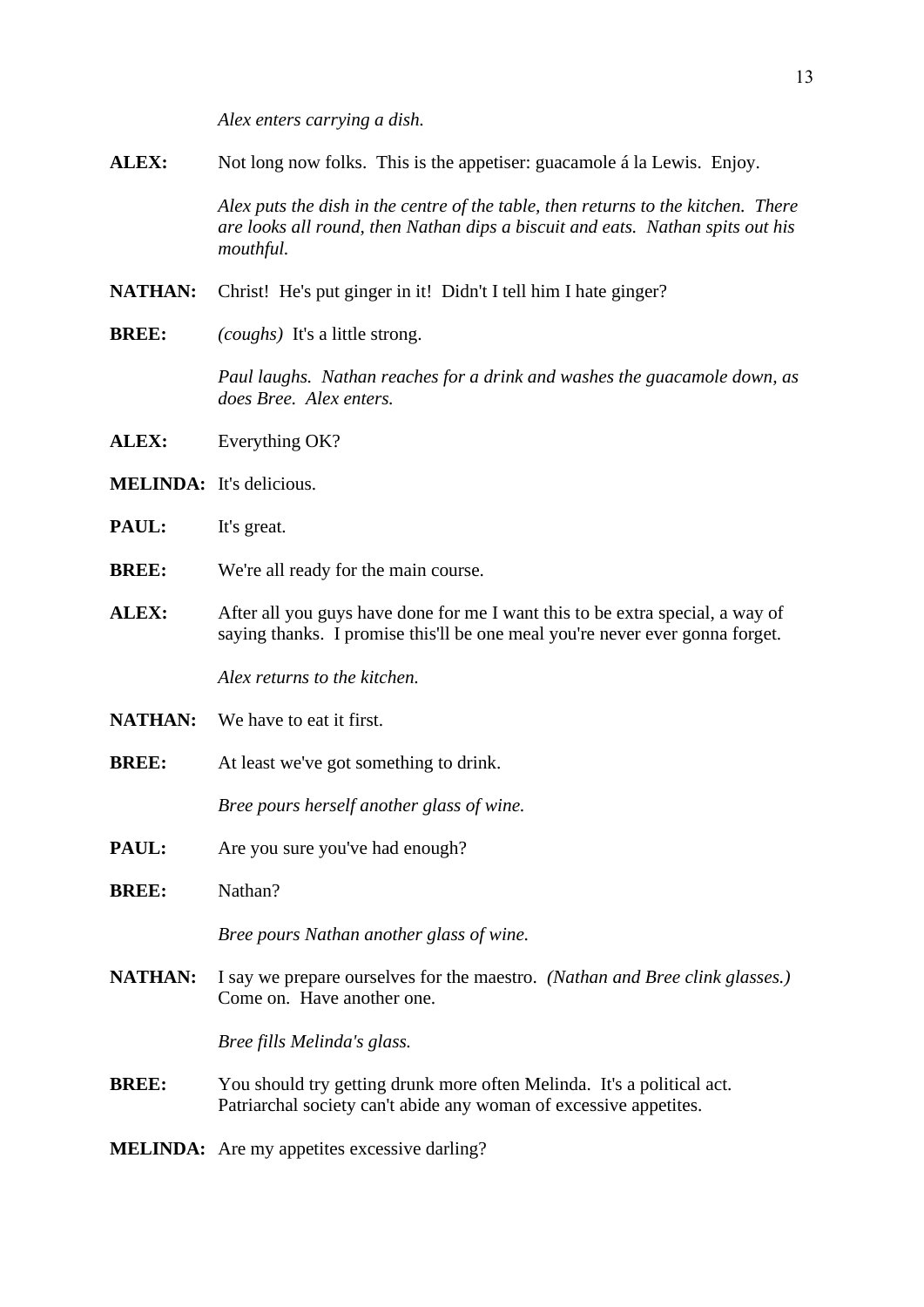*Melinda squeezes Nathan's thigh under the table. Nathan laughs nervously and moves away.*

- **NATHAN:** Only in the best way.
- **PAUL:** Drunks of both sexes are equally—objectionable.
- **BREE:** Objectionable? Are you saying you object to—

*We hear a baroque-like march begin, rhythmic and pulsing: it is the Household Theme re-orchestrated for an orchestra. Melinda dims the lights.*

- **BREE:** Hey! Are you in on this?
- **ALEX:** *(off)* Please be seated, ladies and gentlemen!
- **BREE:** Cut the bullshit I just want my dinner!
- **NATHAN:** All promise no delivery.
- **MELINDA:** Well let's find out.

*Suddenly the door to the kitchen opens and light pours out. Alex stands silhouetted in the doorway. He is wearing a chef's outfit. To the beat of the music he slowly comes out holding before him a large, long dish covered with a shiny cover topped with an ornate handle. Paul clears away some of the flowers so Alex can set this dish down in the centre of the table. Then Alex lights a taper and lights the candles on the table.*

- **BREE:** What is it?
- **PAUL:** Wow!

*Alex whips off the cover on the dish to reveal a gelatin-covered shape which looks vaguely like a two-storey terrace house. There is more than polite applause from the group. Alex walks around the table and fills everyone's glass with a twist and a flourish. Melinda inspects the dish closely.*

- **BREE:** What do we do—eat it or look at it?
- **PAUL:** Incredible.
- **MELINDA:** See the number on the front?
- **NATHAN:** Yeah but what does it taste like?
- **ALEX:** The implements to dish up.

*Alex hands Paul a pair of large ornate spoons.*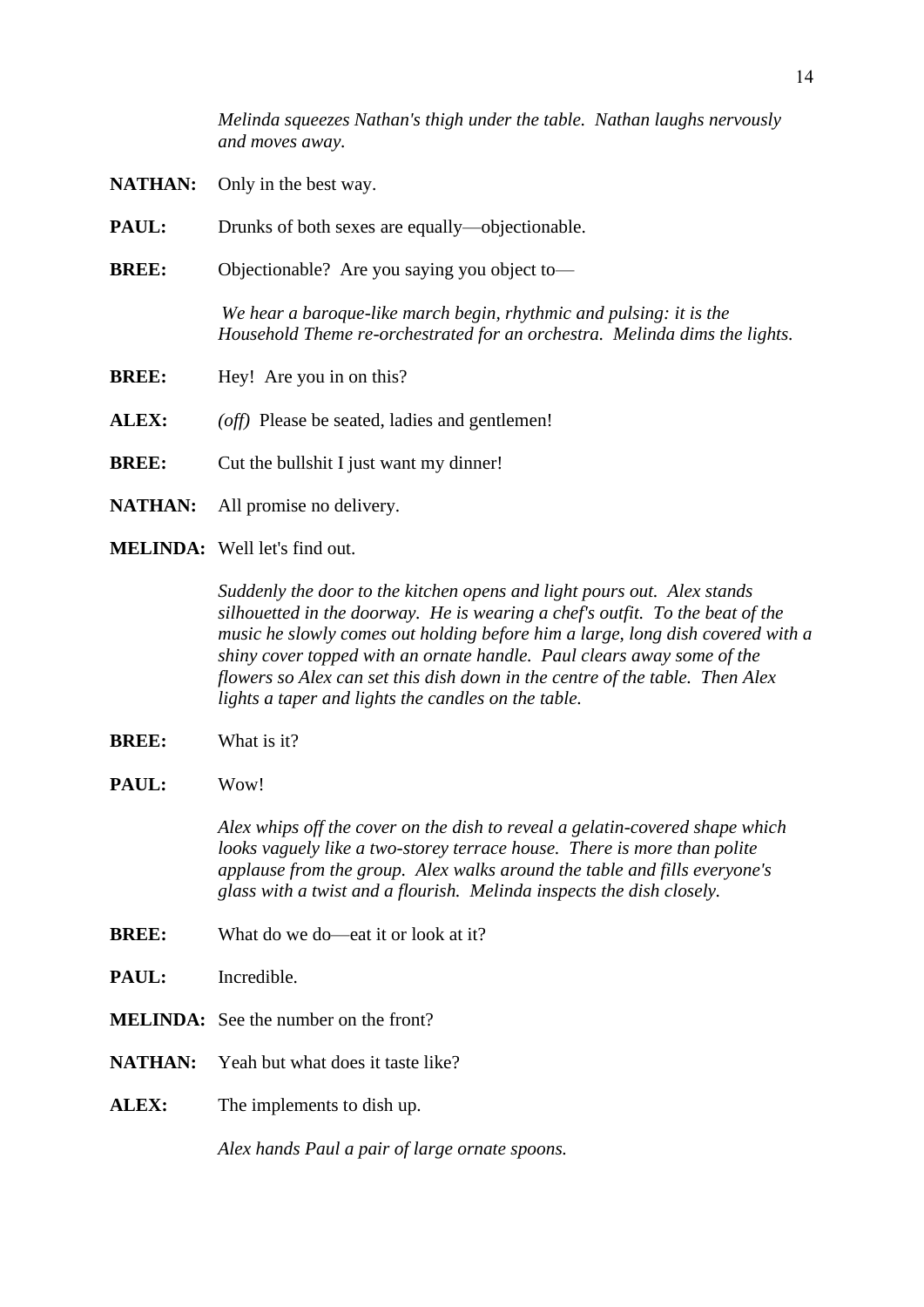- **PAUL:** Should we wait for the flames to go or—
- **BREE:** I'm not having any!

*Alex sits down and raises his hands. They stop. He raises a glass.*

- **ALEX:** A toast. To *Yakuwa tya*, an honest meal for all these honest folk, may it fill their empty spaces but leave them hungry for more.
- **EVERYONE:** *Yakuwa tya*!
- **MELINDA:** And to our newest arrival. His first meal!
- **EVERYONE:** The First Meal!

*Paul makes the first cut and slowly everyone gets dished up. Nathan is the first to taste it.*

- **NATHAN:** Hey this is absolutely delicious.
- **MELINDA:** Come on Bree have some.
- **PAUL:** Just a taste.
- **MELINDA:** It won't kill you.
- **PAUL:** You were so hungry before.
- **NATHAN:** You have to have some now—we've all had a taste.

*Nathan offers Bree a slice. Bree puts out her tongue in a provocative manner and accepts the offering.*

**ALEX:** So what do you think, huh?

*Pause*

- **BREE:** It's good. It's really good.
- **ALEX:** Great.
- **MELINDA:** Maybe Alex has figured out that the way to your heart is through your stomach.
- **BREE:** Well Paul knows that—why do you think he's doing Cooking 3 at the CAE this year?
- ALEX: Aren't those classes for bachelor boys who don't know how to boil an egg?
- **BREE:** If you were here the other night you would have had some of Paul's cooking. It was much more than a boiled egg.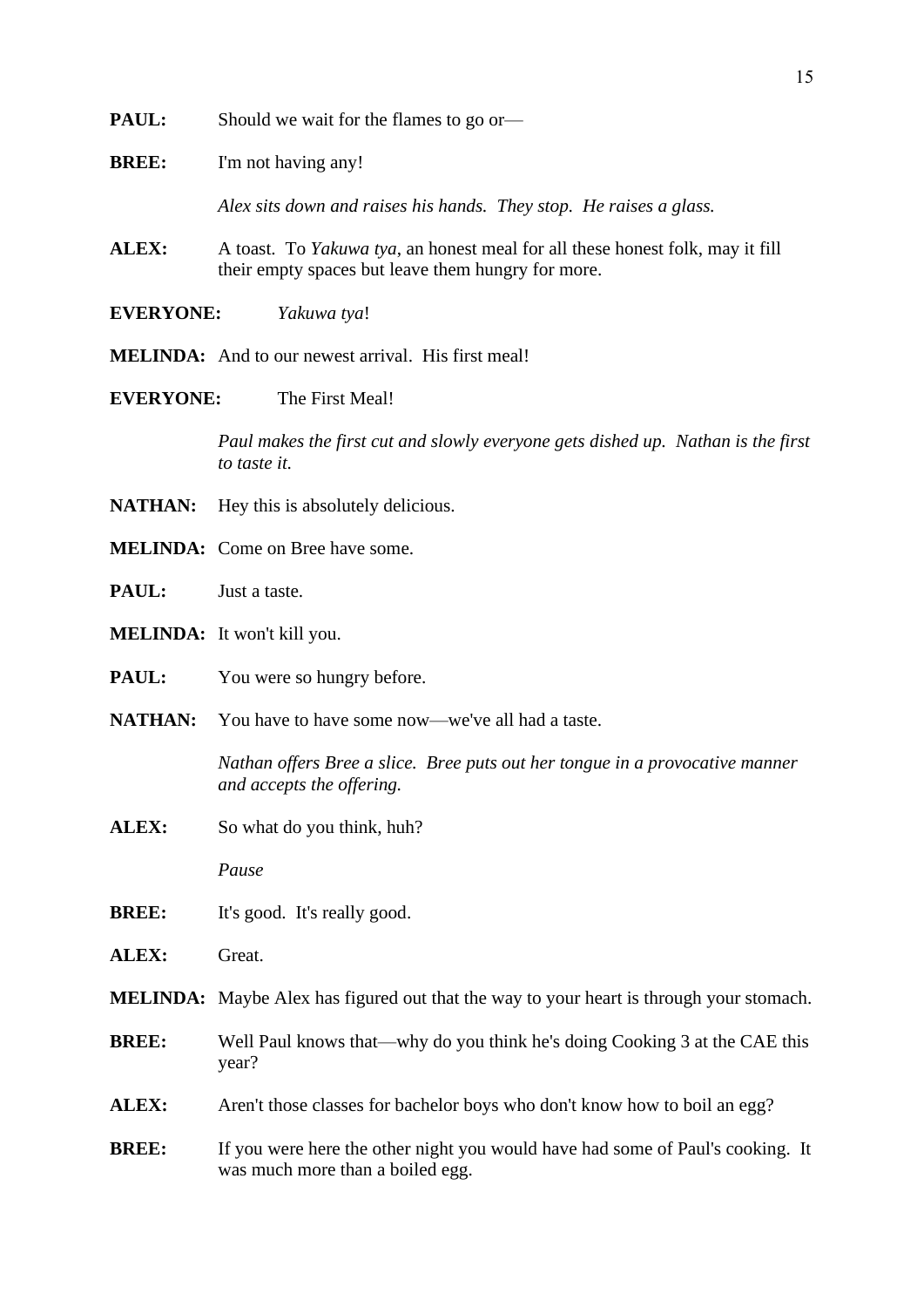**ALEX:** I think yours is pretty good. That green Thai curry was fantastic. Paul thought it was a little heavy on the spice maybe, but— **BREE:** Well it doesn't of course scale the heights of this— *Bree brushes a finger through the flame, and recoils in pain.* **BREE:** Shit! **ALEX:** Careful careful. **NATHAN:** Put it under some water. *Bree gets up to go into the kitchen. Paul gets up to follow.* **BREE:** I'm OK. Don't fuss. *Bree goes into the kitchen. Paul sits down.* **PAUL:** I hope your other meals are safer. ALEX: Reminds me of a bushfire that went through a couple of years ago. It got some of our sheep even though we tried to move them into a larger paddock. The worst thing was going around afterwards and shooting all the injured ones. You couldn't kill them quick enough. If an animal's *really* sick you just put it out of its misery. **PAUL:** I'm sure Bree will be fine. **ALEX:** Oh I didn't mean— **MELINDA:** All we lack for is a 202. NATHAN: Charming. They're the best of friends. Really. **PAUL:** Sometimes I wonder they don't have a rifle at work. Be nicer than the long drawn out process they have in place. **NATHAN:** I thought you said you were OK. **PAUL:** That was yesterday. You can't say the public service doesn't advance—every year they sack you in a different way. **NATHAN:** But that's what any hierarchy has to do. One way— **PAUL:** Here we go again. **NATHAN:** Hey come on. You know the chiefs maintain their position by blaming the indians. It's a pattern repeated all the way up to the national level as well.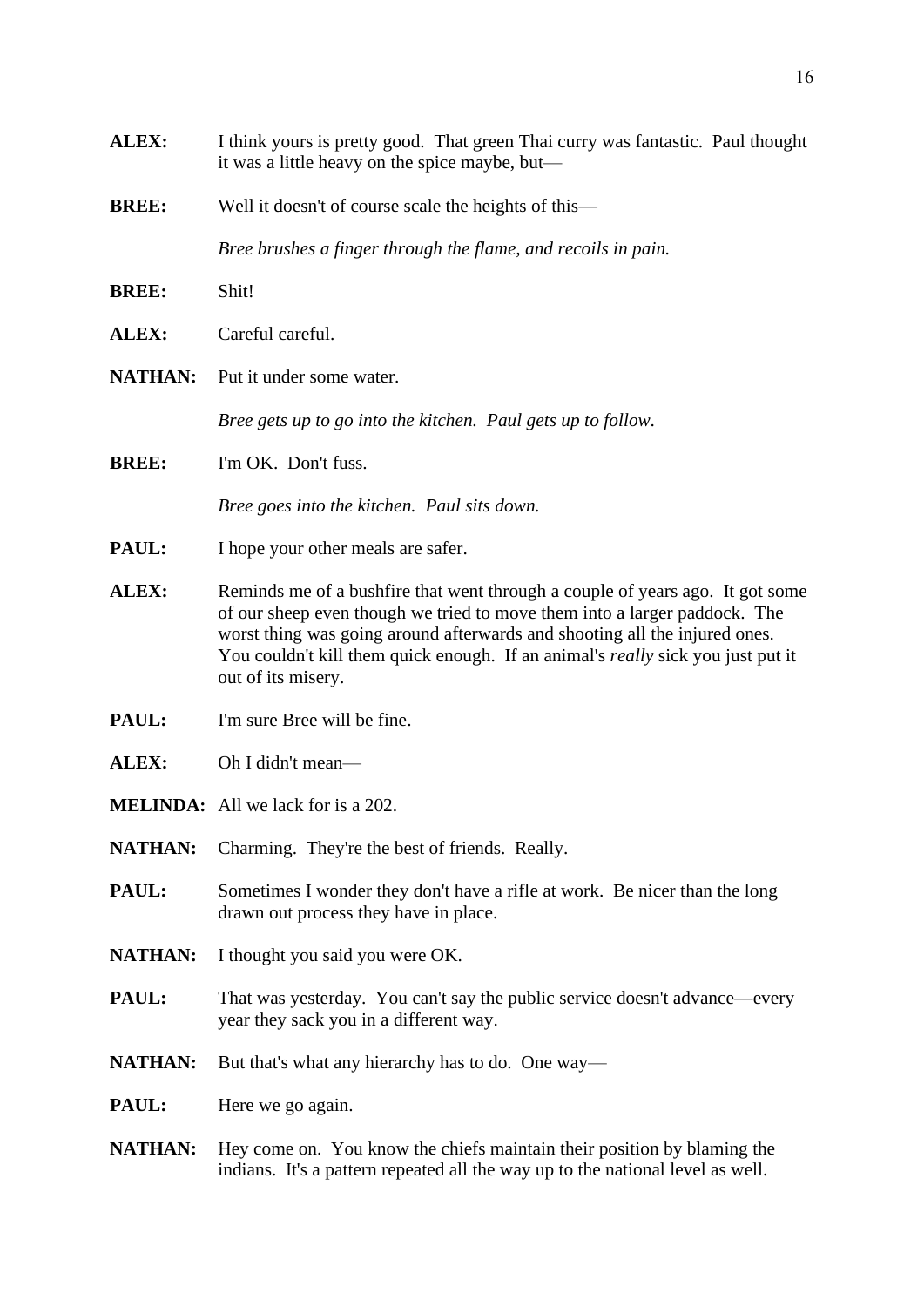- **PAUL:** I'm tired of this old argument. The next thing you're going to say is that power corrupts.
- **NATHAN:** Well of course it does.
- **PAUL:** It's the liars and cheats who make it so high that depress me.
- **NATHAN:** But that's the nature of power. It corrupts—yes, alright, it corrupts. Of course it does.
- **PAUL:** Not necessarily. Power can be exercised judiciously.
- **NATHAN:** No way. By its very nature it undoes those who think they know how to rule. Power's the exercise of might by those who *think* they know over those who think they know *better* but lack the will to—
- **PAUL:** But how can representative democracy exist in a world still governed by greed and malice? It just won't work. You're trusting fools with the means of destruction.
- **NATHAN:** Well what's the alternative? You have to give people a voice and the faith to use it. Look at the blame that gets dished out to unions, environmentalists, migrants. We're made to think the fabric of society would tear apart if we even so much as listened sensibly to what these people had to say.
- PAUL: Yes but—
- **ALEX:** Is that what *Green Oz* is all about—a voice-in-the-wilderness type of thing?
- **NATHAN:** Hey—the voice *of* the wilderness. For example at the moment—
- **PAUL:** And this one's important I reckon.
- **NATHAN:** There's plans to build a toxic waste dump in East Gippsland. Now I ask you, can we let that go ahead?
- ALEX: So you think you make a difference?
- **NATHAN:** I couldn't leave work every day thinking I hadn't made some kind of difference to the big picture.
- **MELINDA:** It's the same for me.
- **ALEX:** *(To Melinda)* You're right at the front line, aren't you, with the sick, the lonely, the dispossessed, the poor. How do you know you make a difference?
- **MELINDA:** The fact that people do get over their problems and do go on and lead happy lives.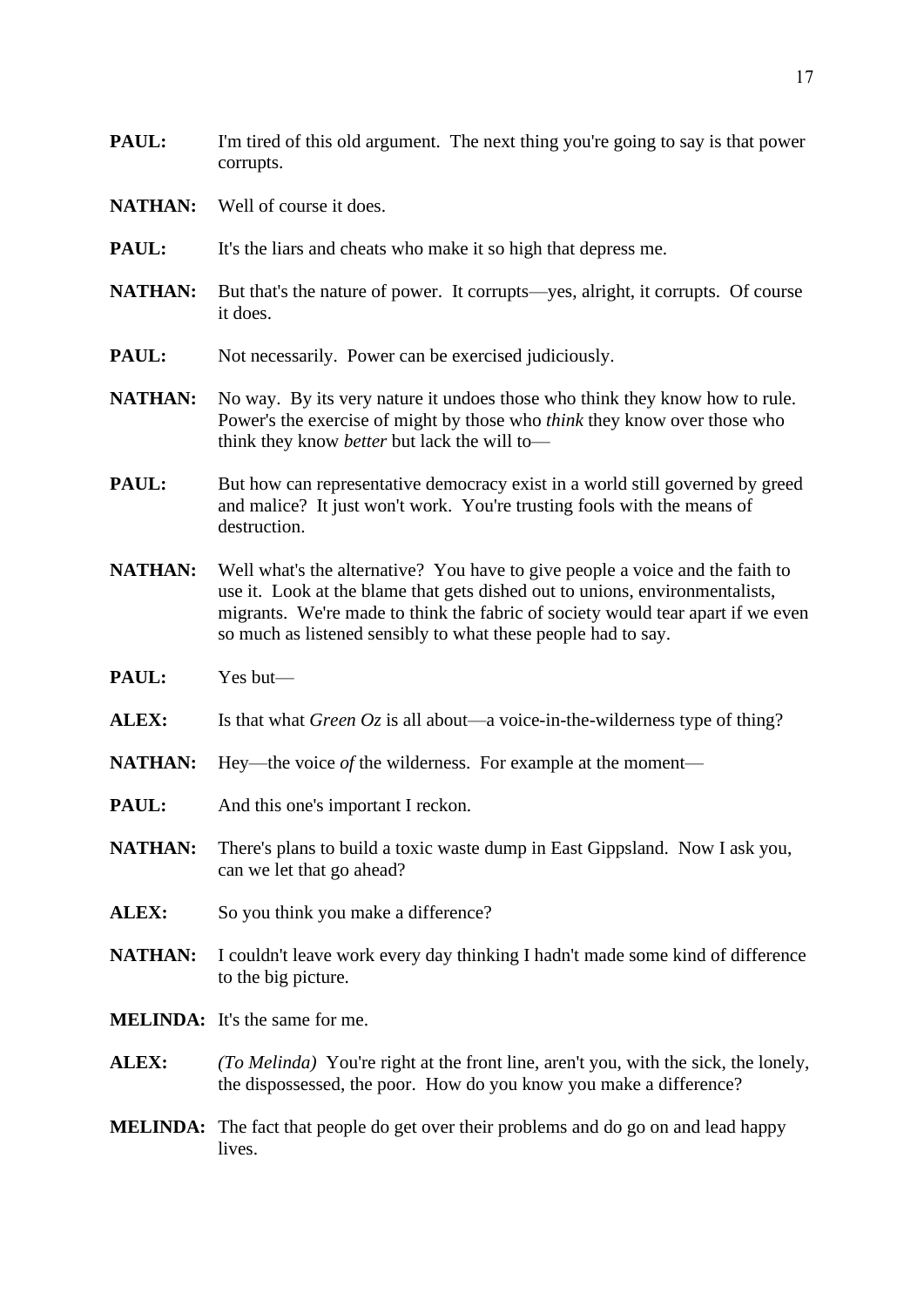| <b>ALEX:</b>   | Is happiness the goal?                                                                       |  |
|----------------|----------------------------------------------------------------------------------------------|--|
|                | <b>MELINDA:</b> Don't you want to be happy?                                                  |  |
| ALEX:          | What does it mean to be happy? I can put it into my music, but I can't put it<br>into words. |  |
|                | Bree enters, nursing her finger.                                                             |  |
| PAUL:          | Are you OK?                                                                                  |  |
| <b>BREE:</b>   | I'll live.                                                                                   |  |
| ALEX:          | I better put the coffee on.                                                                  |  |
|                | Alex goes into the kitchen.                                                                  |  |
| <b>BREE:</b>   | Thank God I'm not doing the dishes tonight. He's used everything—every<br>plate, pot, pan—   |  |
|                | <b>MELINDA:</b> It is your turn.                                                             |  |
| <b>BREE:</b>   | No it's not. Today's Wednesday.                                                              |  |
| <b>NATHAN:</b> | It's Thursday.                                                                               |  |
| <b>BREE:</b>   | Oh shit. As they say in the classics, I've got a bad feeling about this.                     |  |

## **SCENE 4:**

*Melinda, Paul, Bree and Nathan are sitting in the living room. Paul closes an accounts book loudly.*

- **MELINDA:** He must have got caught up somewhere.
- NATHAN: He could have phoned.
- **MELINDA:** He doesn't have a mobile.
- **BREE:** Maybe we should give him one.
- **MELINDA:** Just tell him how much he owes.
- **PAUL:** A housemeeting is the only time we're together. It's important. We told him that.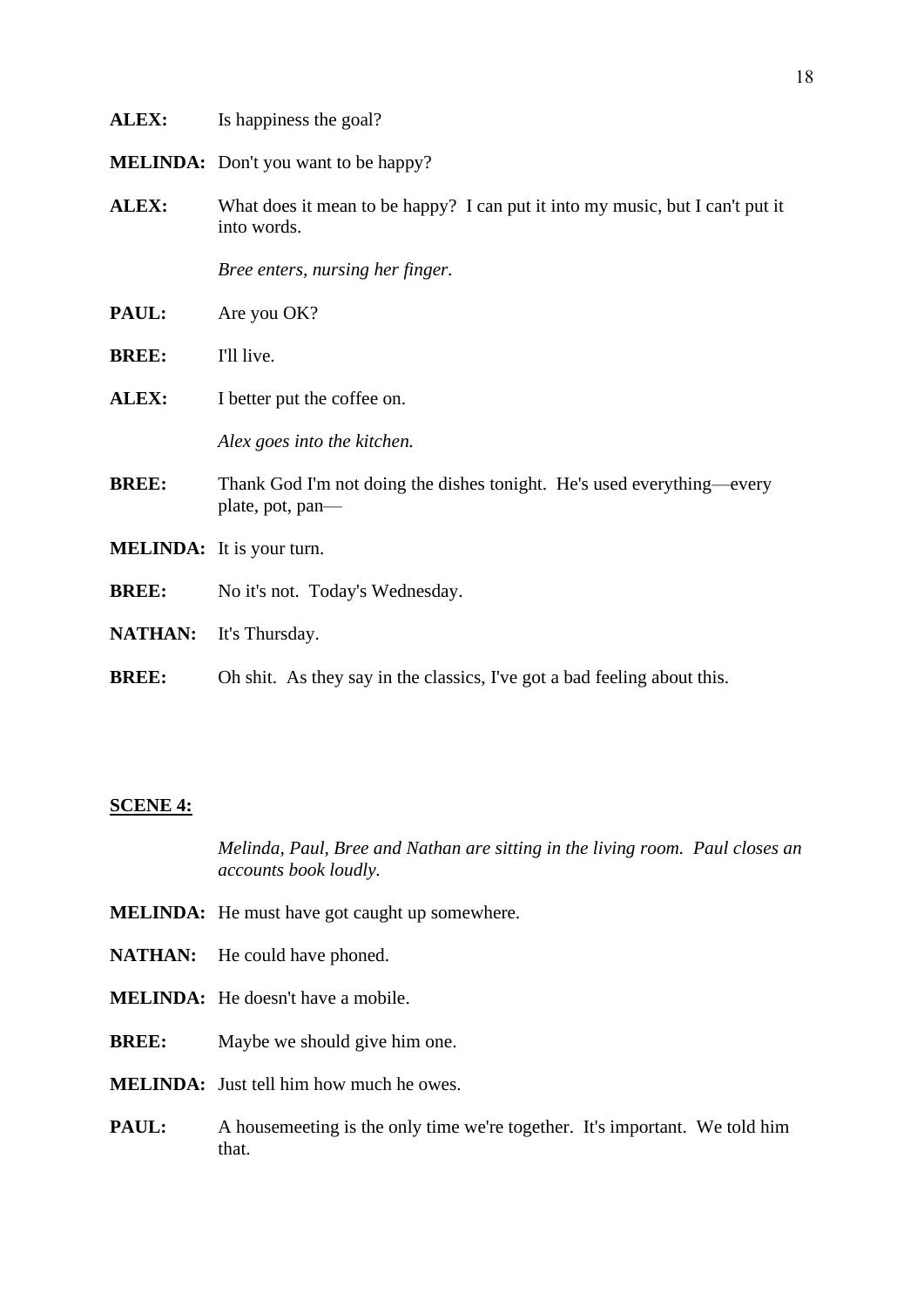**MELINDA:** So? He's paying his way. What more do we need?

**PAUL:** This is the way we've organised things here, OK? If he wants to go buck the system . . .

**BREE:** He can just piss off.

- **MELINDA:** I'll talk to him alright?
- **BREE:** How do you expect the house to—
- **MELINDA:** I said I'll talk to him.
- **PAUL:** OK OK. *(Pause)* Things at work being what they are I don't need this aggravation.
- **MELINDA:** What's up?
- **PAUL:** That consultant's report is coming out soon. It's going to name names, positions, whatever they think is superfluous.
- **BREE:** You aren't superfluous.
- **PAUL:** Everybody's in the crosshairs.
- **NATHAN:** Management wouldn't be.
- **PAUL:** We've been told they're under consideration too.
- **NATHAN:** Of course. How silly of me.
- **PAUL:** The way things are these days nobody's safe.
- **NATHAN:** Do you really think they'd employ a toecutter to sack themselves?
- **BREE:** Nathan, behave. Don't scare people. *(Bree puts her arms around Paul.)* Everything'll be OK. I won't let Alex upset you—or Mr Happy here.
- **PAUL:** Alex isn't uppermost on my mind at the moment.
- **BREE:** We haven't descended into chaos yet.
- **NATHAN:** Give anyone time enough and they can do anything.
- **MELINDA:** Jesus Christ. You make him sound like the devil or something!

*Alex enters.*

**MELINDA:** Alex!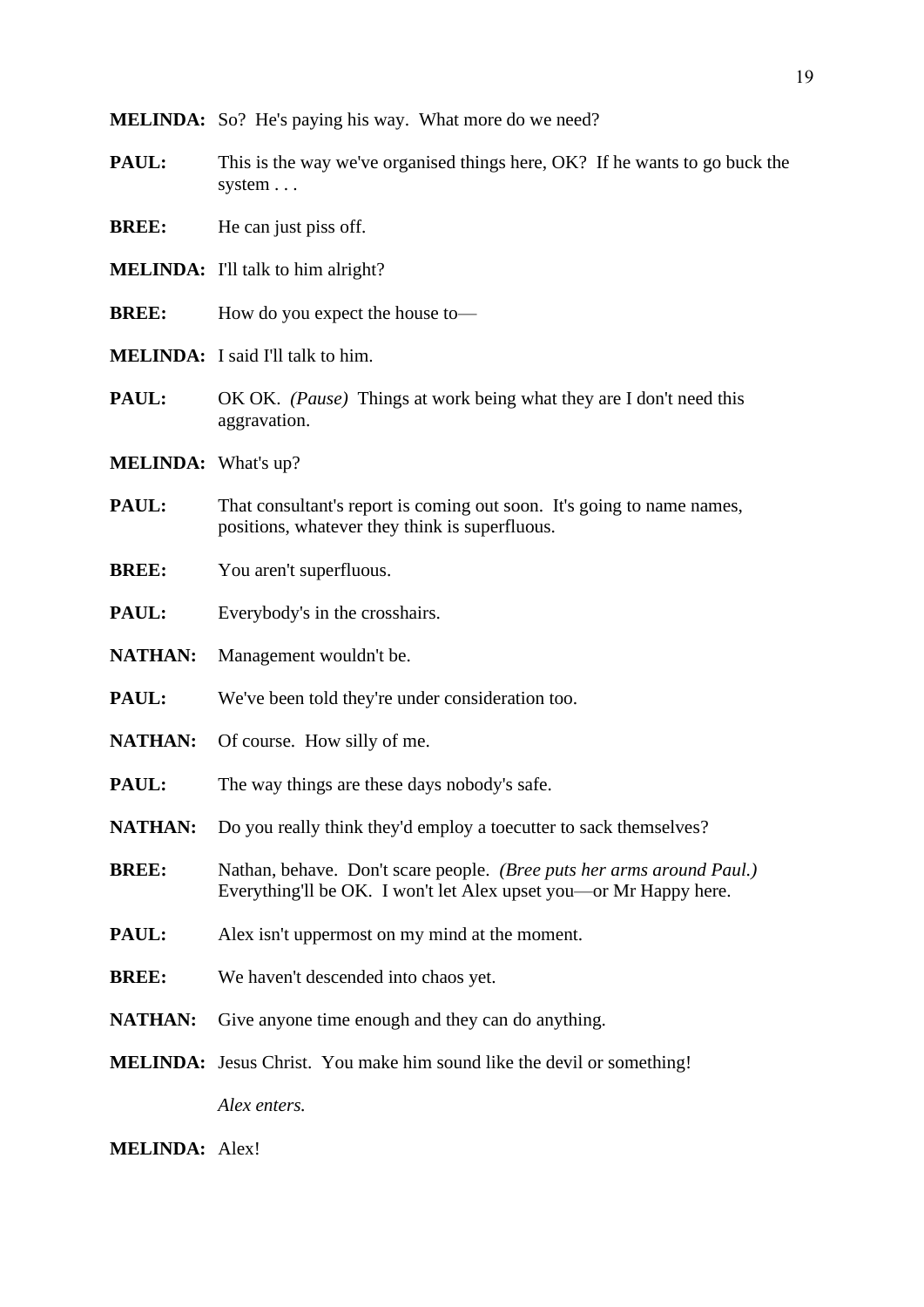|                                | Alex goes to his room.                                                                                                                                           |
|--------------------------------|------------------------------------------------------------------------------------------------------------------------------------------------------------------|
|                                | MELINDA: Er, Alex. Alex!                                                                                                                                         |
| ALEX:                          | What?                                                                                                                                                            |
|                                | <b>MELINDA:</b> We just had a house meeting. I told you yesterday.                                                                                               |
| ALEX:                          | How'd it go? Everything sort—                                                                                                                                    |
| PAUL:                          | You were supposed to be here.                                                                                                                                    |
| ALEX:                          | Sorry must have slipped my mind—I've got a million and one things—                                                                                               |
| PAUL:                          | You've got gas and electricity to pay—that's 56 dollars—and kitty, which is—                                                                                     |
| ALEX:                          | Just tell me how much—don't worry about the details. I trust you.                                                                                                |
| PAUL:                          | It's 86 dollars.                                                                                                                                                 |
| ALEX:                          | I haven't got that much money on me right now. Could I pay you on Friday?                                                                                        |
| PAUL:                          | We really need the money here tonight to pay everything off. We can't let little<br>amounts float around like that.                                              |
| ALEX:                          | It's just this one time. I promise. I'm not used to all this stuff, money going<br>here there and everywhere. <i>(Laughs)</i> It all sort of gets confusing and— |
| <b>MELINDA:</b> I'll cover it. |                                                                                                                                                                  |
| <b>NATHAN:</b>                 | What?                                                                                                                                                            |
|                                | <b>MELINDA:</b> Pay me back on Friday.                                                                                                                           |
|                                | Melinda goes through her purse, pulls out some money, gives it to Paul.                                                                                          |
| <b>MELINDA:</b> I trust you.   |                                                                                                                                                                  |
| ALEX:                          | This is excellent. I won't forget this.                                                                                                                          |
|                                | MELINDA: I won't let you.                                                                                                                                        |
| ALEX:                          | I'll be prepared next time. Absolutely.                                                                                                                          |
|                                | Alex goes into his room. We hear some music start up.                                                                                                            |
| <b>NATHAN:</b>                 | Why did you do that?                                                                                                                                             |
|                                |                                                                                                                                                                  |

ALEX: Hi guys.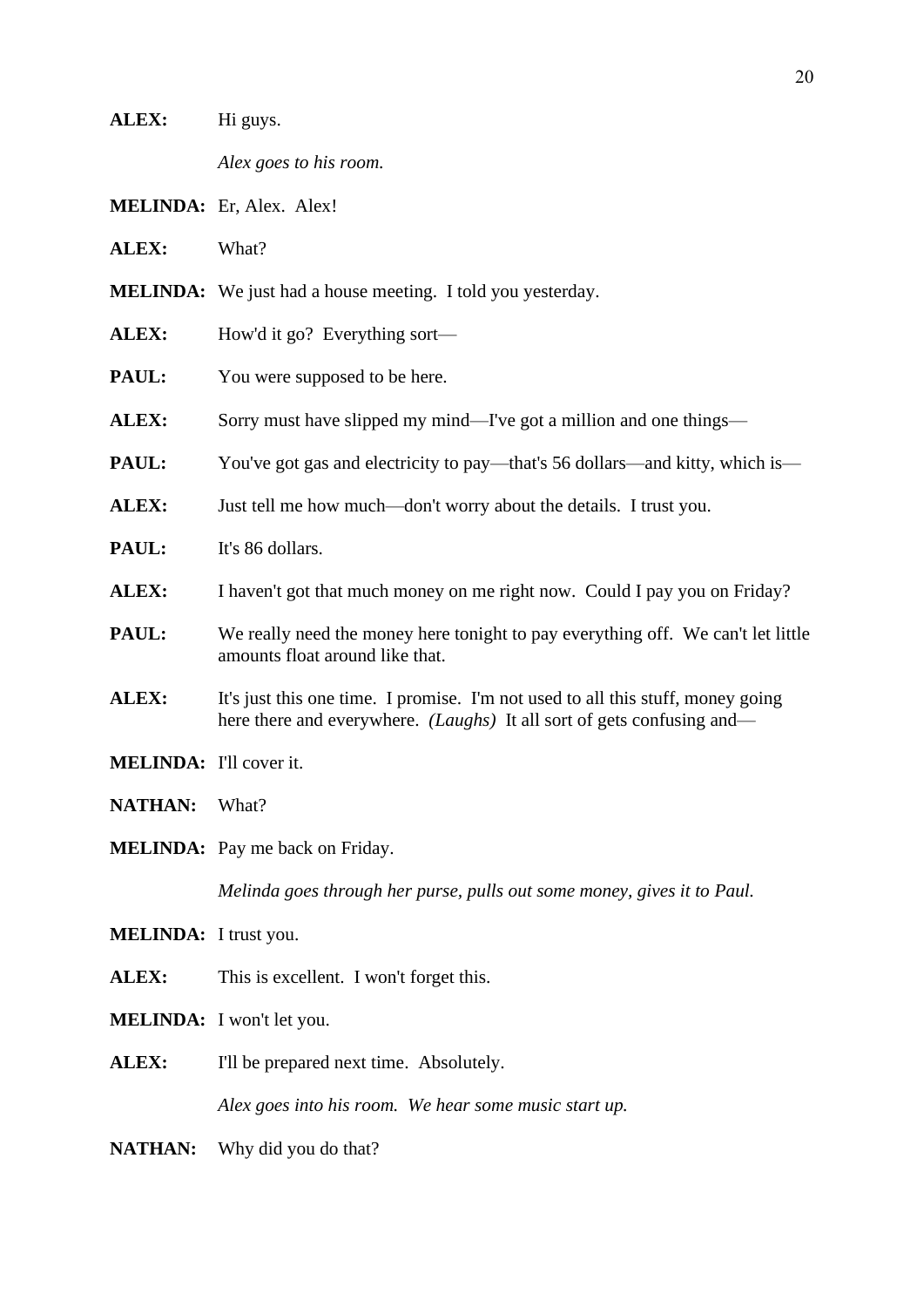|  | <b>MELINDA:</b> Because he needed it. |
|--|---------------------------------------|
|--|---------------------------------------|

- **NATHAN:** Make sure he pays you back.
- **PAUL:** Did he really forget or he just didn't care?
- **MELINDA:** I'm sure it just slipped his mind. He's a creative guy. He gets carried away. He's still settling in.
- **BREE:** Well he better settle in quickly that's all I can say.
- **MELINDA:** Bree!
- **BREE:** If he doesn't pull his head in I'm liable to bite it off.

#### **SCENE 5:**

*Lights come up on Bree reading. Melinda lies on the floor looking at the framed* Yakuwa tya *she has just finished. We hear music coming from Alex's room. Nathan and Paul enter, dressed in gym gear, and sword fighting with their squash racquets. Alex pokes his head in and out of the room.*

- **BREE:** Careful! Save it for the court.
- **NATHAN:** This is the warm-up.

*Nathan's racquet clips Paul's shoulder.*

- **PAUL:** A touch, a touch: I do confess't.
- **BREE:** I mean it. After all these years you'd think you two could behave when you put on a pair of gym shorts.

*Paul and Nathan laugh.*

- **NATHAN:** We need to top up our testosterone levels every week.
- **BREE:** You go away and talk about us, that's what you do.
- **PAUL:** Exactly. Adieu sweet princess.

*Paul goes over and kisses Bree.*

**BREE:** That's not a kiss. This is a kiss.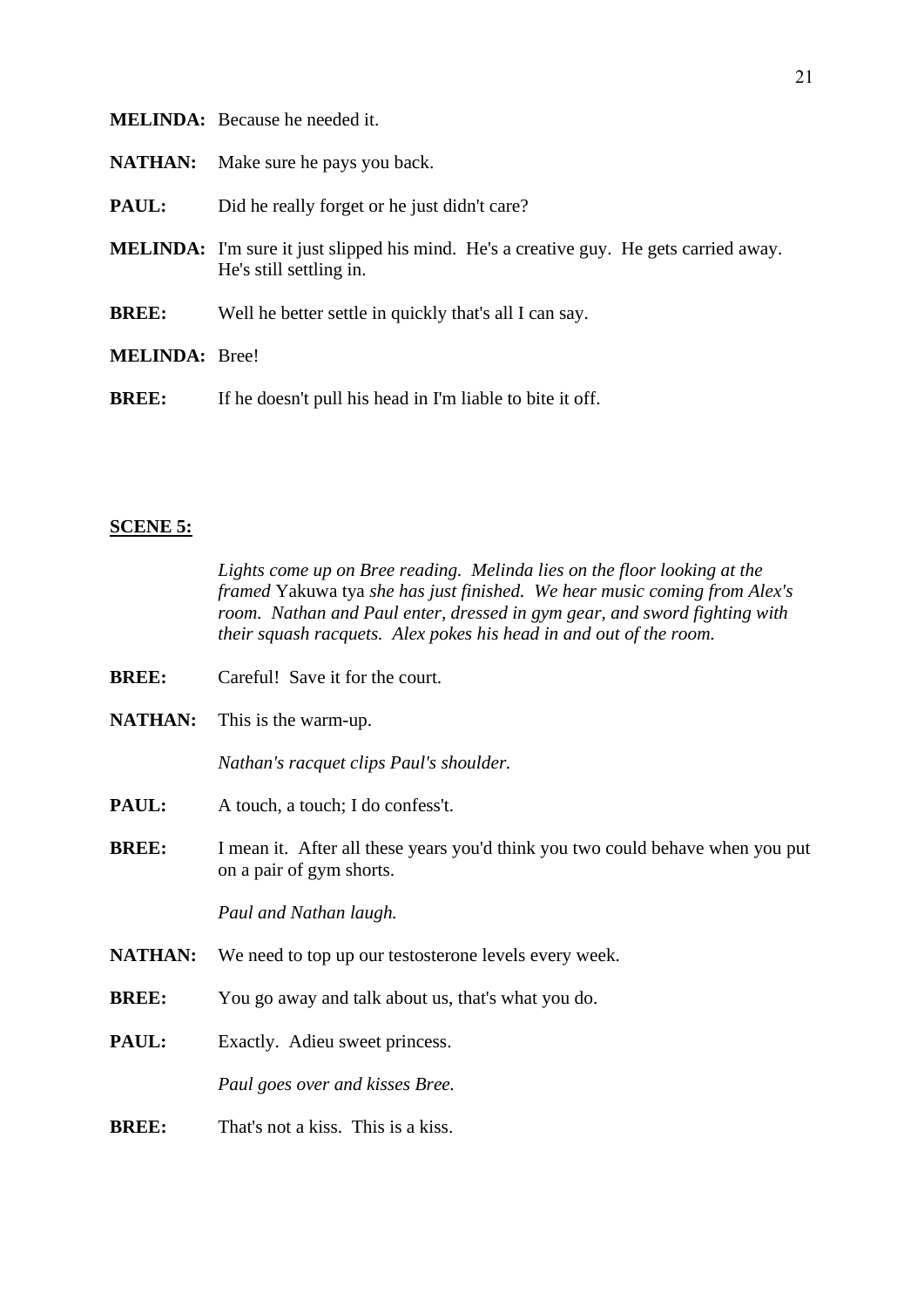*Bree grabs Paul and kisses him long and hard, taking Paul's breath away. Nathan pats Melinda's bum with his racquet.*

- **NATHAN:** Catch you later.
- **MELINDA:** Bye.

*Nathan and Paul exit. Alex pops back into his room. Melinda's Theme starts up. Alex rushes in.*

- **ALEX:** Whadda think huh? Is it alright? It's yours. I wrote it for you. It's called *Melindony No. 1*.
- **BREE:** Where's mine?
- **ALEX:** I'm working on it don't you worry. I'm working on it. I just haven't got an angle on it yet. The truth of you in music. That's the challenge.
- **BREE:** I don't think I can help you there. I don't know what I sound like.
- **ALEX:** You sound like velvet stone. Like a storm inside amber. A diamond-studded sponge cake. Liquid metal. I just need to get that into a sound, a theme, something that feels like that.

*Alex exits. Melinda hangs the embroidered* Yakuwa tya *on the wall.*

- **BREE:** I wonder what he thought you sounded like? A strangled swan? What do you think of it? Mel?
- **MELINDA:** Nathan wrote me a poem once. Years ago. In all that time, just one poem.
- **BREE:** He's not the poetic type.
- **MELINDA:** Alex is an artist. It's nice to think someone makes an effort to say how they  $f_{\rho\rho}$

#### **SCENE 6:**

*Lights come up on Bree reading. Melinda lies on the floor looking at the framed* Yakuwa tya *she has just finished. We hear music coming from Alex's room. Nathan and Paul enter, dressed in gym gear, and sword fighting with their squash racquets. Alex pokes his head in and out of the room.*

- **BREE:** Careful! Save it for the court.
- **NATHAN:** This is the warm-up.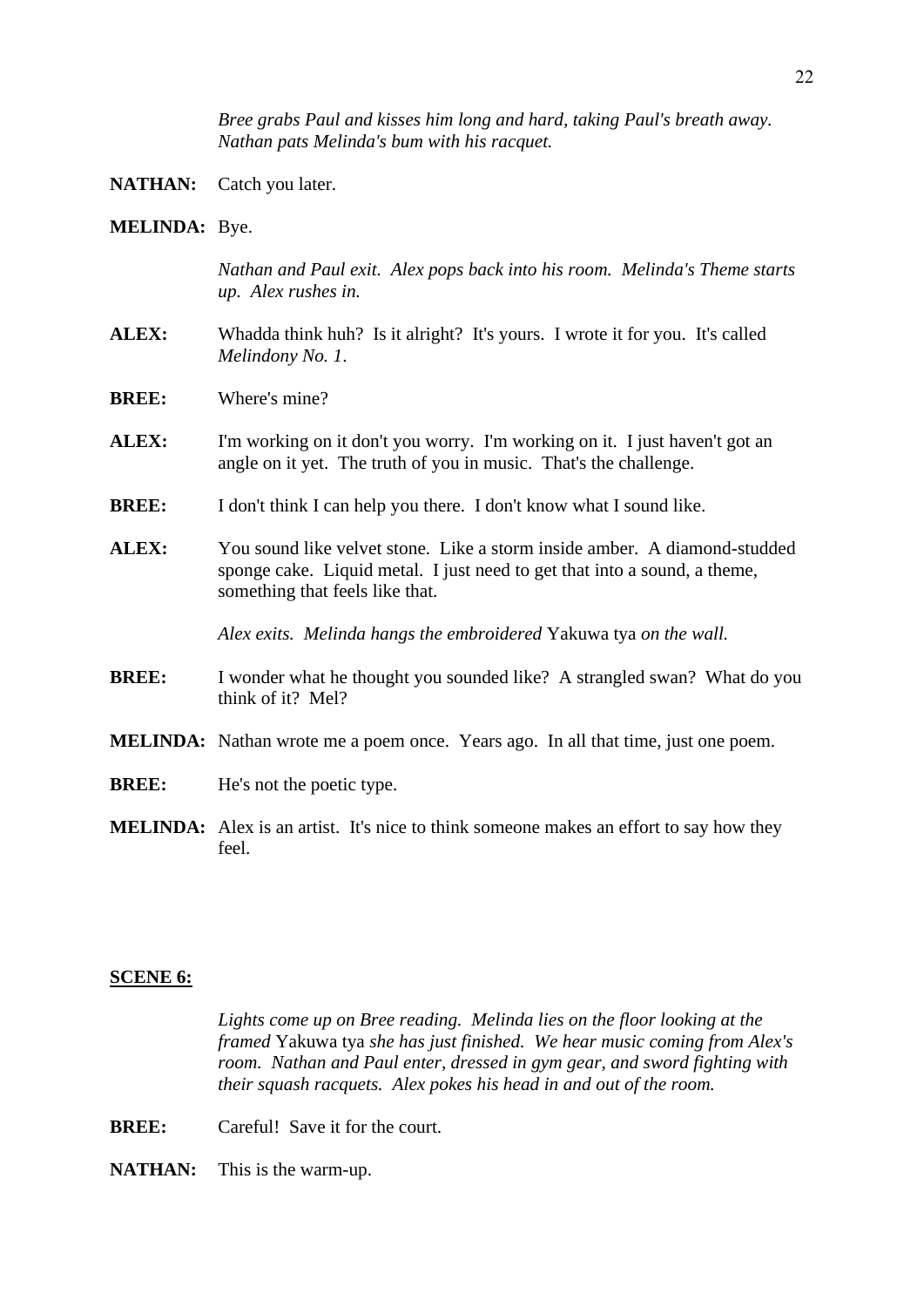*Nathan's racquet clips Paul's shoulder.*

- **PAUL:** A touch, a touch; I do confess't.
- **BREE:** I mean it. After all these years you'd think you two could behave when you put on a pair of gym shorts.

*(Paul and Nathan laugh.)*

- **NATHAN:** We need to top up our testosterone levels every week.
- **BREE:** You go away and talk about us, that's what you do.
- **PAUL:** Exactly. Adieu sweet princess.

*Paul goes over and kisses Bree.*

**BREE:** That's not a kiss. This is a kiss.

*Bree grabs Paul and kisses him long and hard, taking Paul's breath away. Nathan pats Melinda's bum with his racquet.*

- **NATHAN:** Catch you later.
- **MELINDA:** Bye.

*Nathan and Paul exit. Alex pops back into his room. Melinda's Theme starts up. Alex rushes in.*

- **ALEX:** Whadda ya think huh? Is it alright? It's yours. I wrote it for you. It's called *Melindony No. 1*.
- **BREE:** Where's mine?
- **ALEX:** I'm working on it don't you worry. I'm working on it. I just haven't got an angle on it yet. The truth of you in music. That's the challenge.
- **BREE:** I don't think I can help you there. I don't know what I sound like.
- **ALEX:** You sound like velvet stone. Like a storm inside amber. A diamond-studded sponge cake. Liquid metal. I just need to get that into a sound, a theme, something that feels like that.

*Alex exits. Melinda hangs the embroidered* Yakuwa tya *on the wall.*

**BREE:** I wonder what he thought you sounded like? A strangled swan? What do you think of it? Mel?

**MELINDA:** Nathan wrote me a poem once. Years ago. In all that time, just one poem.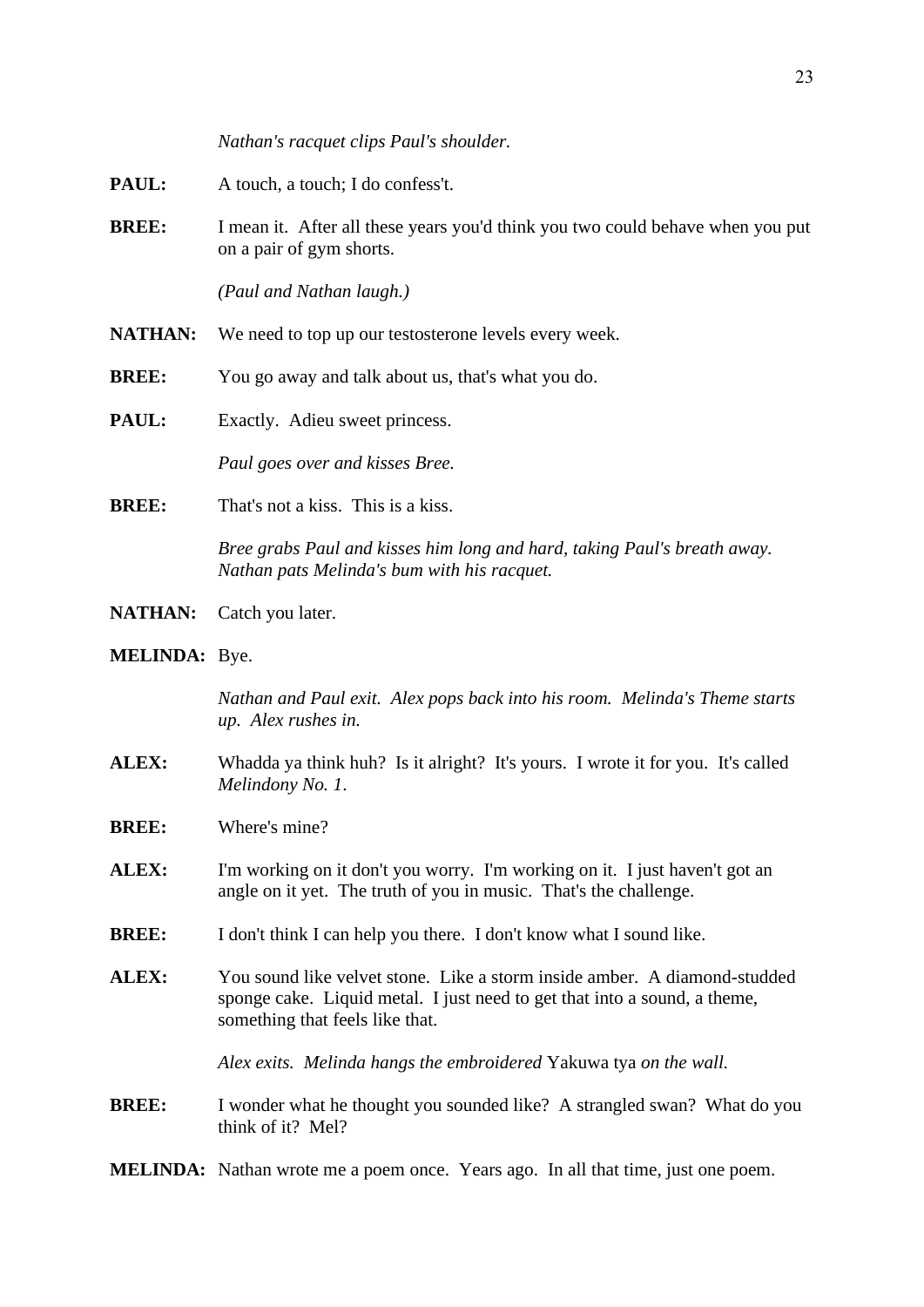- **BREE:** He's not the poetic type.
- **MELINDA:** Alex is an artist. It's nice to think someone makes an effort to say how they feel.

#### **SCENE 7:**

*Lights come up on Paul, Nathan, Bree and Melinda sitting down to dinner. There is music coming from Alex's room. It is the Adultery Canto: rhythmic, baroque almost, but also industrial. Alex rushes out.*

- **ALEX:** How about this one? It's the Adultery Canto. You can hear the pain in it, can't you? The loss. The revenge. The way people find it easier to lie to those closest to them than to a total stranger. It's all in the lyrics. Do you want to see them? Bree? Nathan?
- **BREE:** That's great Alex, now—
- **ALEX:** Actually I'll play your one, Nathan.

*Alex rushes back into his room and we hear Nathan's Theme, with the sound of water birds, and a didgeridoo in it.*

- **BREE:** This is just like last night. Why doesn't he just come and sit down?
- **MELINDA:** I'm sure it's not your cooking.

*Alex rushes out.*

- **ALEX:** Sorry I can't stay for dinner. Bye.
- **MELINDA:** Alex, you do like Bree's cooking don't you?
- **ALEX:** Of course. *(Alex takes Bree's hand and kisses it.)* It's magnificent. *Alex rushes out.*
- **MELINDA:** See? I told you.
- **BREE:** Peace at last.
- **NATHAN:** No-one's seen my phone have they?

*There is a collective shaking of heads. Alex rushes in with his hands behind his back.*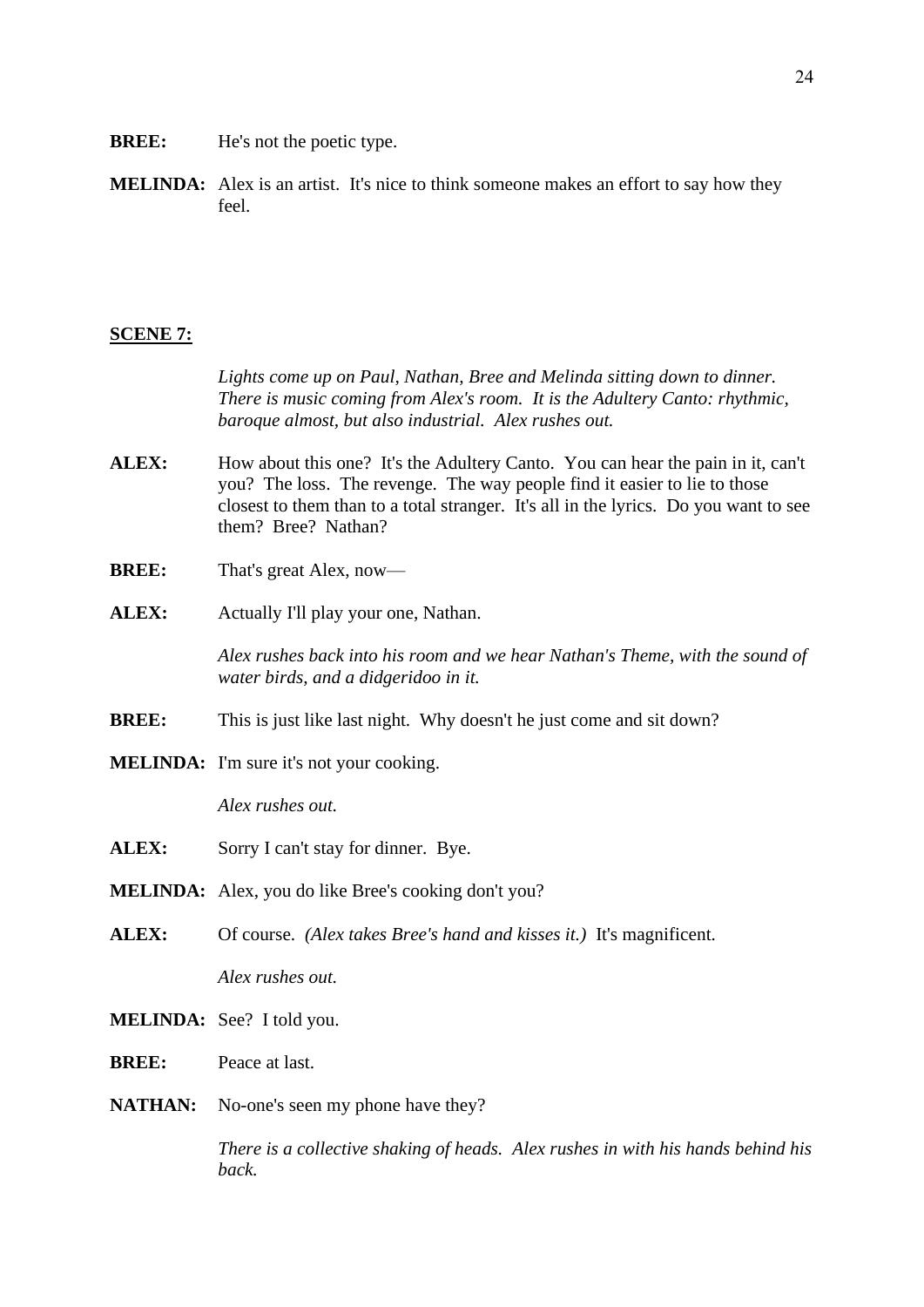**ALEX:** I forgot this. Happy birthday Bree.

*Alex hands Bree a present.*

**BREE:** My birthday's not till next week.

- ALEX: I know. I know. Got in early. Wanted to surprise you. Surprise! *Alex quickly kisses Bree. Bree unwraps the present. It is a small etching.*
- **BREE:** It's beautiful. Thank you.
- **MELINDA:** Where are you going?
- **ALEX:** Out. See ya.

*Alex leaves.*

**MELINDA:** Wow. What is it? An etching?

*There is a knock at the door. Paul goes to answer it.*

- **NATHAN:** Where did he get the money for this? It looks really expensive.
- **BREE:** It does seem a little—excessive don't you think?
- **MELINDA:** Maybe he just likes you.
- **BREE:** He never ceases to overwhelm.
- **MELINDA:** *(To Paul)* What is it?
- **PAUL:** That was the police. Some etchings were stolen from the gallery around the corner. I told them we didn't know anything about it.

#### **SCENE 8:**

*Lights come up on Paul, Bree, Melinda and sitting down to dinner. Nathan enters, runs his fingers over the crack in the wall. The Aboriginal flag is gone.*

# **NATHAN:** Has anyone seen it?

*Everyone shakes their head: No. Gilda enters from Alex's room. She is naked—except for the large Aboriginal flag wrapped around her like a sari. Gilda smiles, notices Paul, and walks over to him.*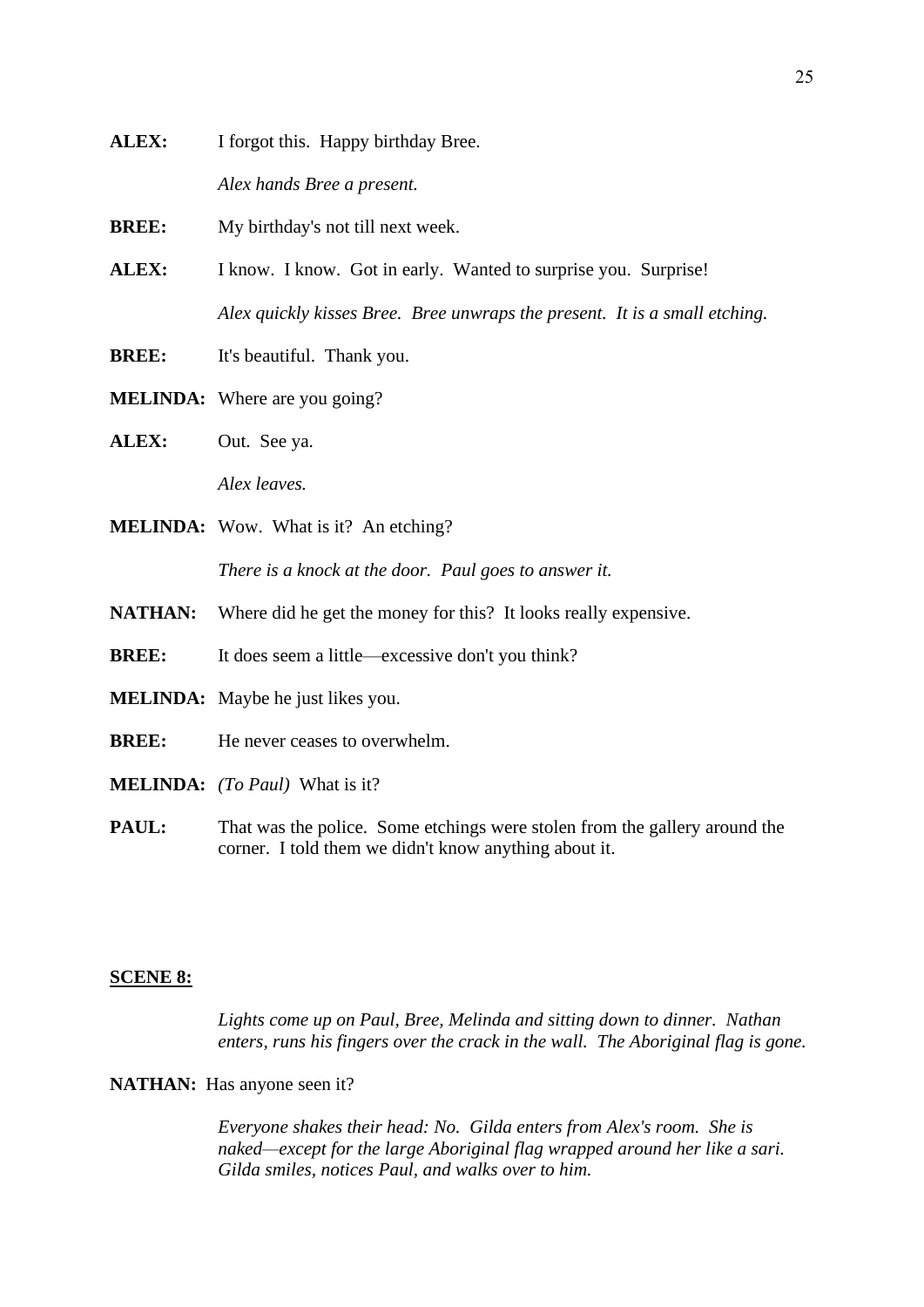**GILDA:** Alex told me about you—the real Othello. If you ever need a massage—let me know.

> *She smiles at him, ruffles his hair, then exits. The household, for a moment, doesn't know what to do.*

## **SCENE 9:**

*Lights come up on Paul, Bree and Melinda sitting at dinner. The Aboriginal flag is back up over the large crack. Nathan comes out of the kitchen.*

- NATHAN: I really am going mad.
- **BREE:** All of it?
- **NATHAN:** A whole kilo.
- **PAUL:** Maybe you mislaid it.
- **NATHAN:** *(sarcastic)* Oh yeah. It's easy to get lost in that fridge.
- **MELINDA:** I'm sure there's a logical—

*Alex enters.*

- **PAUL:** Alex you wouldn't know anything about some meat in the fridge?
- **ALEX:** That beef? It looked like it was off. I fed it to the cats in the laneway. They loved it.
- **NATHAN:** That was tonight's dinner!
- **ALEX:** Was it? Oh. Sorry about that. Look, I found this outside. I think it's yours. You must have dropped it. *(Alex hands Nathan a mobile phone.)* Dinner huh? Don't worry. I'll nick up to the supermarket and get some. Alright?
- **PAUL:** Alex wait.

*But Alex is gone.*

- **BREE:** What's the bet he won't be back till midnight?
- **MELINDA:** Give the guy a chance.

*Bree takes Nathan's phone.*

**BREE:** Pizza anyone?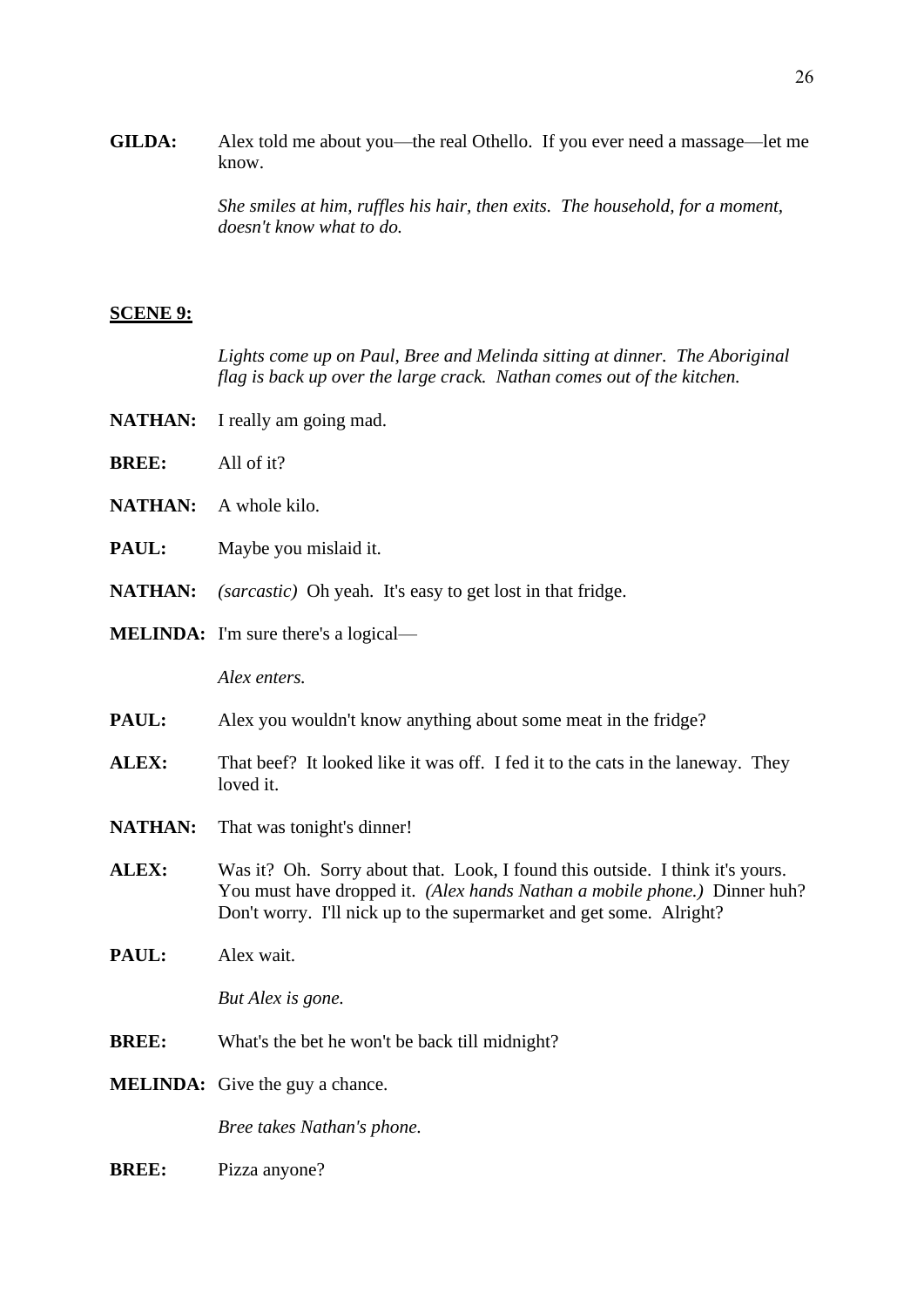# **SCENE 10:**

|                       | Lights come up on the household. There is a huge aerial sculpture made up of<br>all the cutlery in the house. Melinda, Paul and Nathan are sitting around the<br>dining table, looking at it. Bree enters with soup and proceeds to put a bowl of<br>soup in front of everyone. |
|-----------------------|---------------------------------------------------------------------------------------------------------------------------------------------------------------------------------------------------------------------------------------------------------------------------------|
| <b>BREE:</b>          | If you want cutlery, you'll have to wreck his work of art.                                                                                                                                                                                                                      |
|                       | Paul shakes his head, stands up and cuts off some spoons.                                                                                                                                                                                                                       |
| <b>NATHAN:</b>        | What's this?                                                                                                                                                                                                                                                                    |
| <b>BREE:</b>          | Campbell's Tomato soup.                                                                                                                                                                                                                                                         |
| <b>PAUL:</b>          | I thought you went shopping.                                                                                                                                                                                                                                                    |
| <b>BREE:</b>          | I was supposed to shop with Alex but he never showed up. This is all that's<br>left.                                                                                                                                                                                            |
| <b>PAUL:</b>          | No vegetables? Nothing?                                                                                                                                                                                                                                                         |
| <b>BREE:</b>          | Nothing.                                                                                                                                                                                                                                                                        |
| <b>NATHAN:</b>        | How could he forget?                                                                                                                                                                                                                                                            |
|                       | <b>MELINDA:</b> You've forgotten plenty of times. Some demo you just had to go on, a meeting<br>you couldn't avoid. Maybe he had an accident or something.                                                                                                                      |
| <b>BREE:</b>          | That'd be too much to hope for.                                                                                                                                                                                                                                                 |
| <b>MELINDA: Bree.</b> |                                                                                                                                                                                                                                                                                 |
| <b>BREE:</b>          | Why are you always defending him?                                                                                                                                                                                                                                               |
|                       | <b>MELINDA:</b> Why are you always trying to put him down?                                                                                                                                                                                                                      |
| <b>BREE:</b>          | The facts speak for themselves.                                                                                                                                                                                                                                                 |
| <b>PAUL:</b>          | Everyone. Please.                                                                                                                                                                                                                                                               |
|                       | MELINDA: He's had a tough time the last year or so. Just cut him some slack for godssake.                                                                                                                                                                                       |
| <b>BREE:</b>          | Why so he can hang himself?                                                                                                                                                                                                                                                     |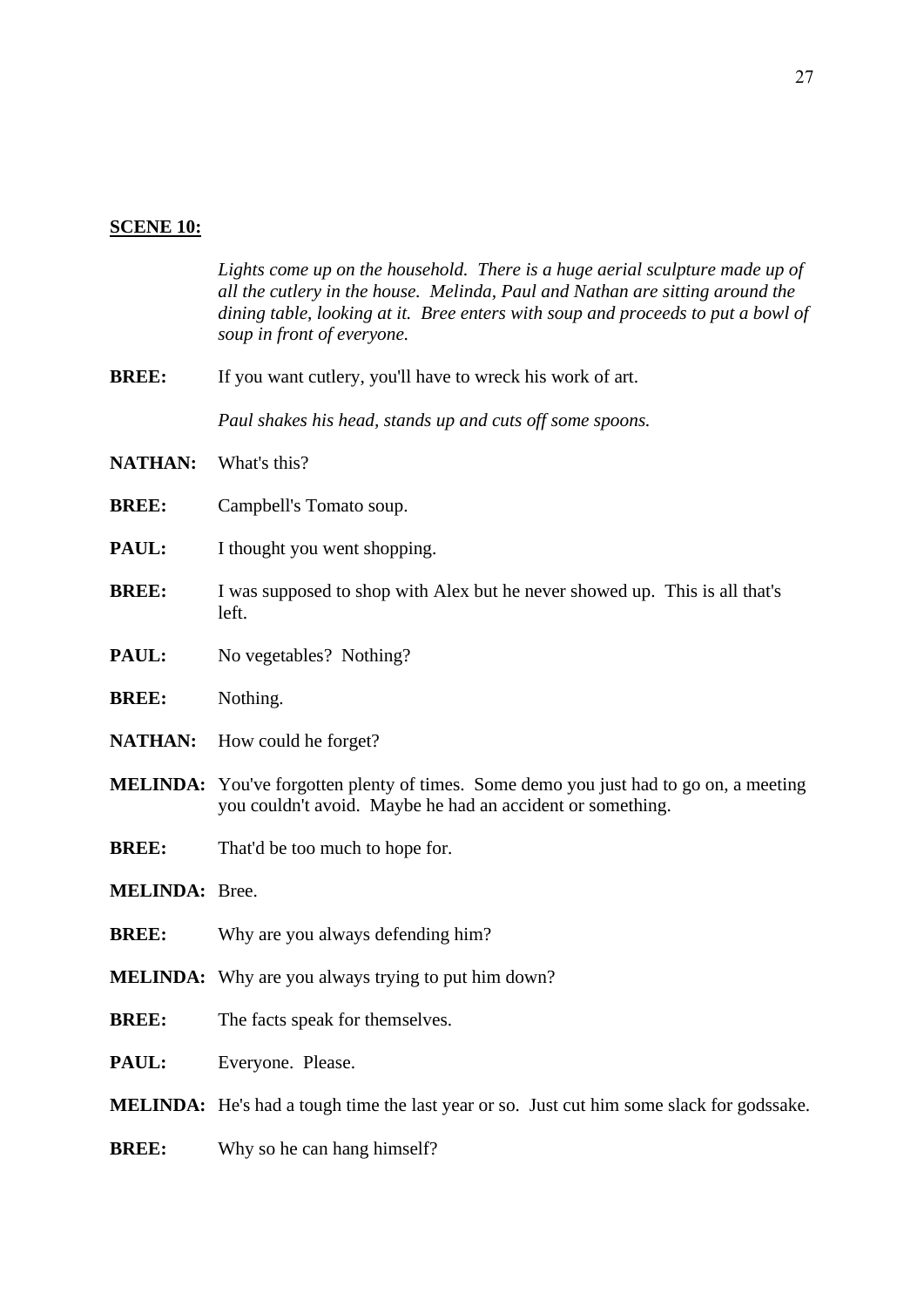*Alex and Jocelyn enter. Alex is carrying a bag of groceries from 7-Eleven.*

- ALEX: Hi guys. Everyone this is Jocelyn Jocelyn everyone.
- **JOCELYN:** Hi. *(To Paul, smiling)* Hi there.
- **ALEX:** We got something to eat on the way home. Did the shopping too. How 'bout that so—
- **NATHAN:** You said you'd be here for dinner.

*Jocelyn walks up to Paul, studies his face.*

- **JOCELYN:** What a sad face Alex. You can see the lines of sorrow across his forehead, under his eyes.
- ALEX: We need to get a shot then.

*Alex pulls out an expensive-looking camera and aims it around the group.*

- **ALEX:** I bought it off Jocelyn. She does photography. This is the kind of camera that takes a picture of what you think you see and not what's really there. Alright hang on everyone. *(Alex starts taking photos.)* Now one of Lancelot and Guinevere. *(Alex takes a shot of Nathan and Bree together.)* One of King Arthur. *(Alex takes a shot of Paul.)* And finally—who? Morgana? *(Alex takes a shot of Melinda.)* OK. That's everyone. Great. I'll get Jocelyn to put these in her next exhibition: "The Communal Camelot: Part—The First." That'll be great won't it?
- **JOCELYN:** Yes.
- ALEX: Come on. Wait. Come slowly.

*As Alex backs away towards his room Jocelyn slowly follows with Alex taking photos of her all the time.*

- **NATHAN:** Alex.
- **MELINDA:** Nathan.
- **ALEX:** Yeah?
- **NATHAN:** Nothing.

*Alex and Jocelyn go into Alex's room. Paul looks at Melinda.*

**MELINDA:** I said I'd talk to him.

**PAUL:** Did I say anything?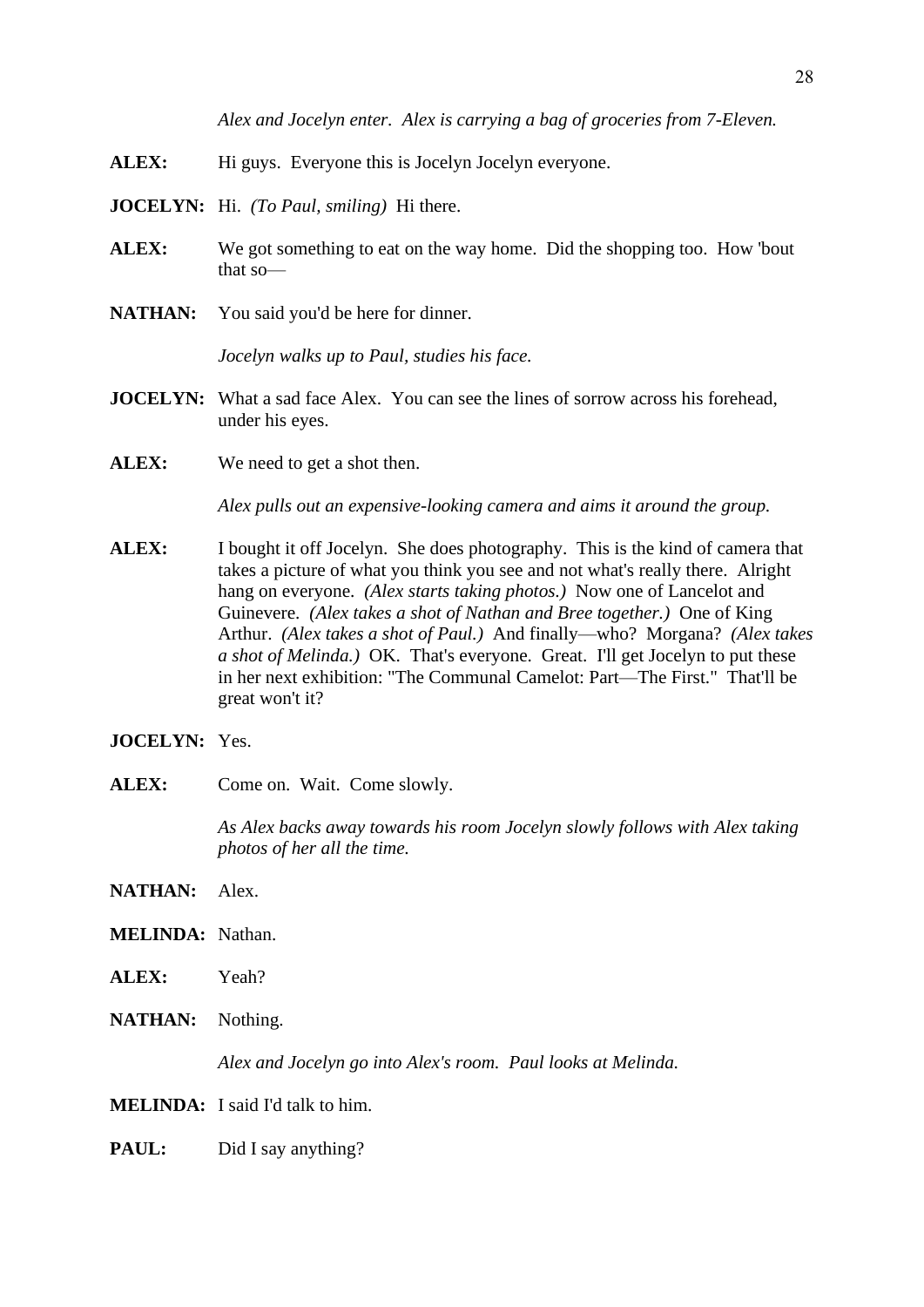- **BREE:** It's gone beyond talk if you ask me.
- **NATHAN:** I think we know enough to make an informed decision.
- **MELINDA:** Is that the best you can do?
- **BREE:** Where's the law that says we have to look after every imbecile we meet?
- **MELINDA:** We all put up with you.
- **PAUL:** We just want things to settle down, that's all. Is that so much to ask?
- **MELINDA:** I'll do what I can.
- **NATHAN:** He hasn't paid you back for that kitty has he.
- **BREE:** Who was it said they could trust him?
- **MELINDA:** He's paid some back.
- **BREE:** How much did he pay for that camera?
- **NATHAN:** We can't carry him for another month for goodness sake.
- **MELINDA:** OK OK. Just give it a rest.

*Alex rushes out of his room, shirt all unbuttoned, hair a mess, and missing one shoe.*

- **ALEX:** Has anyone got any spare condoms? I've run out.
- **BREE:** Jesus Christ!
- **PAUL:** So much for being prepared!
- **MELINDA:** I think I've got some.
- **NATHAN:** You have?

*Melinda goes to her handbag.*

ALEX: Can you believe it! There I was in the 7-Eleven and I completely forgot about them!

*Melinda hands two condoms to Alex.*

**ALEX:** Fantastic. Thanks. Carry on.

*Alex disappears back into his room.*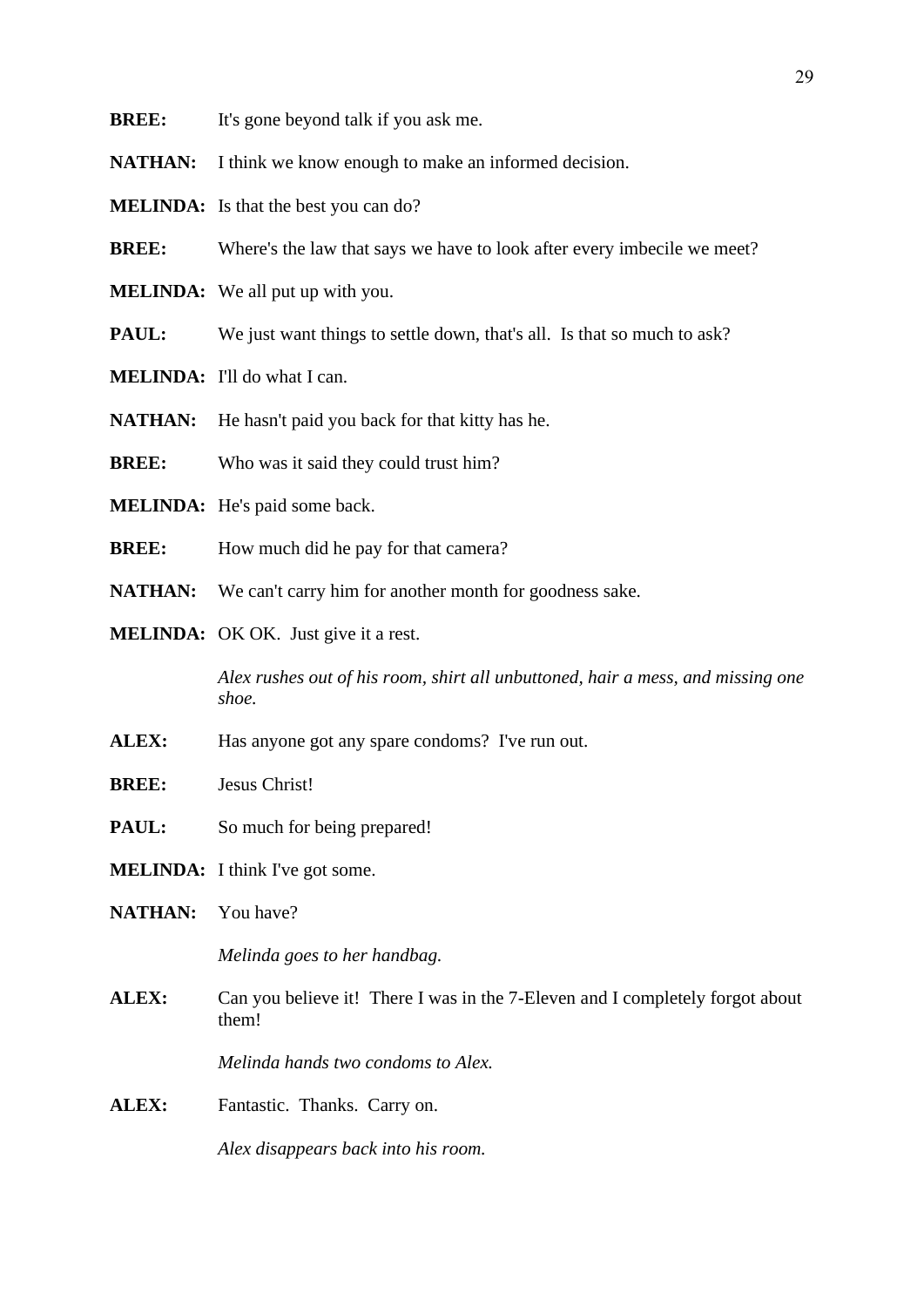- **MELINDA:** At least he did some shopping.
- **PAUL:** A packet of Guylian chocolates, some Homer Hudson ice cream and a couple of bottles of red.
- **NATHAN:** Hey! Party anyone?

*There is the sound of feet hitting the wall and a shriek of laughter. People look at each other, expecting the noise to stop soon, but it doesn't. There is more laughter, more shrieks, more crashing. Everyone looks at each other, trying to be cool, but it doesn't work.*

**PAUL:** Well, um, I'm off to bed.

*Melinda rubs her foot up Nathan's leg. Nathan moves away a little.*

**NATHAN:** There's a time and place for everything.

*Melinda moves over to Nathan, puts her arms around his neck, nips his ear.*

**MELINDA:** I've got the time if—

*Nathan slides out of Melinda's arms.*

**NATHAN:** I've got that article to finish. It has to be at the printer's first thing tomorrow.

*Nathan goes into the study.*

**BREE:** You know what he's like.

**MELINDA:** I know I know. The weight of the forests. What a shame I'm not a tree.

## **SCENE 11:**

*The next night. Melinda is hanging out some washing on a clothes horse. Bree slowly enters.*

- **BREE:** How was your day?
- **MELINDA:** Remember that client of mine? Sylvia? I found out she's back with her husband. Some things just never change. You?
- **BREE:** Fine. Fine. I was just remembering Robert Pascoe. From college. Now there was a lost cause.
- **MELINDA:** All poets are lost causes.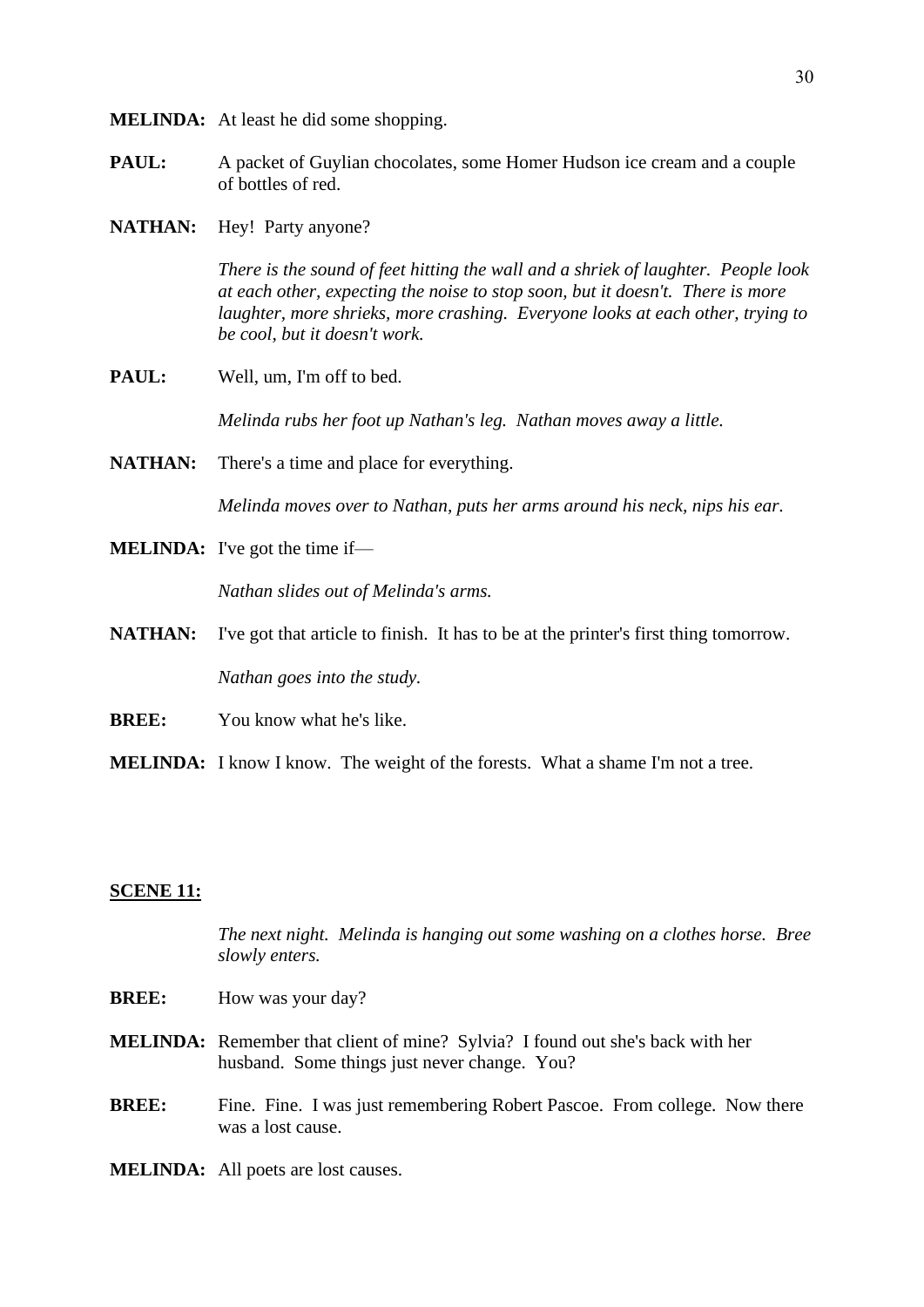- **MELINDA:** What about you and Mark Jenkins? You were really gone on him.
- **BREE:** I don't know. I think it's every woman's right to be involved with at least one psychopath. You have to know the bad before you know the good. *(Pause)* He is mad. You know that don't you?
- **MELINDA:** You don't know the first thing about him.
- **BREE:** I have the advantage of not being attracted to him. You know it's a common feature in social workers—falling in love with their clients.
- **MELINDA:** He's not my client.
- **BREE:** So you are attracted to him. Honestly it doesn't bother me. I just don't want to see you get hurt. I know what you're like. You think you can help by crossing the line but it just stuffs things right up.
- **MELINDA:** I am not attracted to Alex, he is not crazy, and we are not having this conversation.

*Nathan enters with a bag of groceries.*

- **NATHAN:** You ready for the film? I told everyone we'd meet them there in half an hour.
- **MELINDA:** I really don't feel like going. Why don't you take Bree?
- **NATHAN:** Are you sure?
- **BREE:** What are you seeing?
- **NATHAN:** It's a retrospective on black exploitation films.
- **BREE:** Oh right. That sounds interesting.
- **NATHAN:** We haven't been out in ages. Get you away from this place.
- **MELINDA:** That's fine. You guys go. I've got stuff to do here. I promised I'd ring Uncle Bill so I'll do that.
- **NATHAN:** Another day won't matter.
- **MELINDA:** You're the one telling me I should ring.
- **NATHAN:** You're the one who thinks he's an arsehole. Look whatever. Could you put these groceries away for me? Please?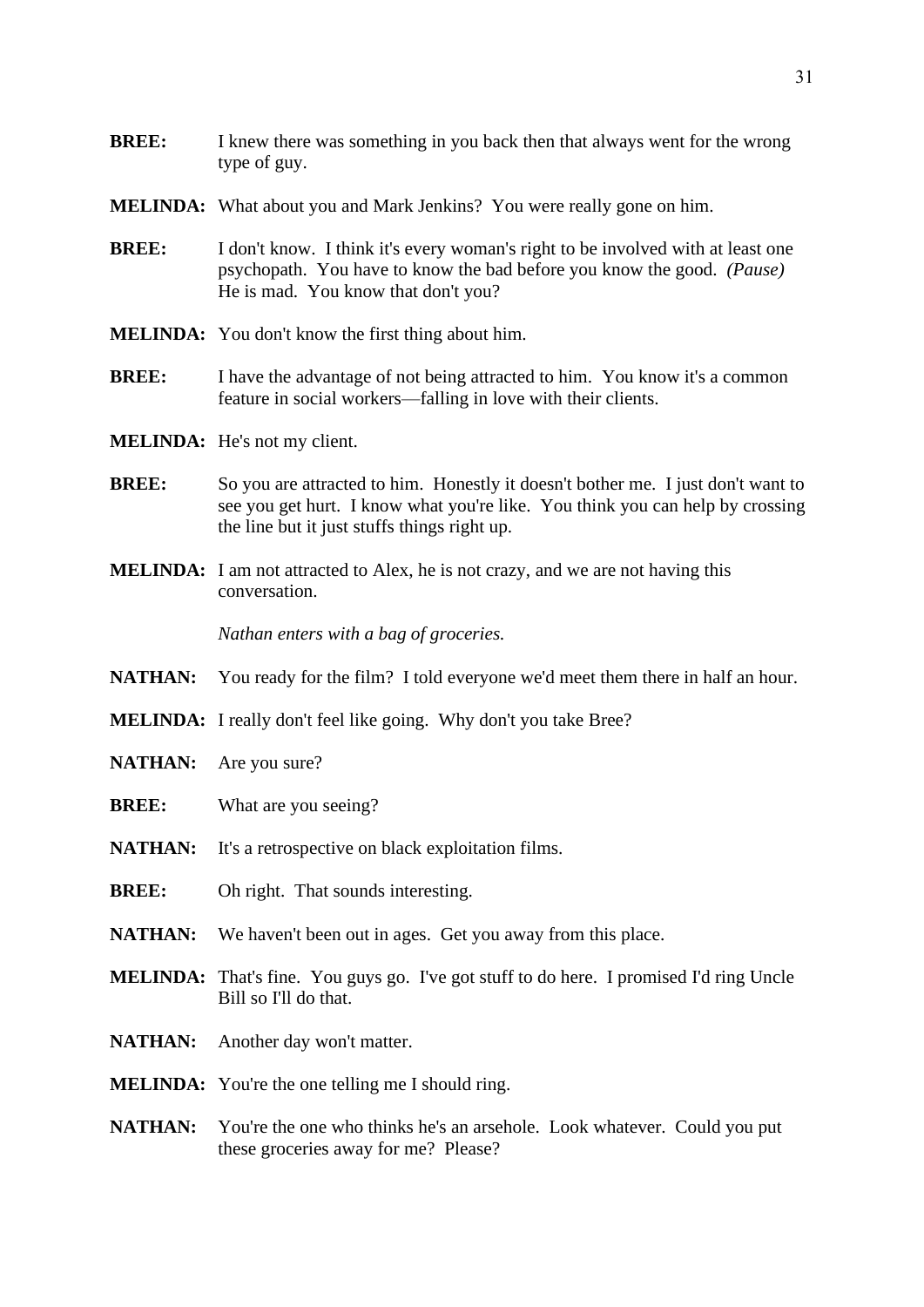## **MELINDA:** Sure. Kiss.

*Nathan and Melinda kiss.*

**BREE:** See you later.

**MELINDA:** Have fun. You haven't seen my Renaissance shirt anywhere have you?

**NATHAN:** I thought you threw it in the laundry basket last week—after that party.

**MELINDA:** I did.

NATHAN: Must be somewhere. It'll turn up. See you.

**MELINDA:** Yeah bye.

*Bree and Nathan leave. Melinda looks around the room.*

**MELINDA:** Bloody shirt.

#### **SCENE 12:**

*Melinda is standing in the room, worried. She holds a framed photograph. Alex enters, drying his hair, wearing a bathrobe.*

#### **MELINDA:** Alex.

- **ALEX:** These bloody towels! You can't leave them long in the bathroom or they'll go all mouldy on you.
- **MELINDA:** Can you . . .

*Melinda sits on the couch. She pats the couch beside her.*

- **ALEX:** Right now? Ooh, this looks serious. You've got your "I-am-a-social-worker" face on.
- **MELINDA:** Alex. Please.
- **ALEX:** OK OK I'm sitting down. See? I'm sitting down.

*Alex sits down on the couch next to Melinda. Melinda hands Alex the framed photo.*

**MELINDA:** I found this when I was cleaning up. Your mother? *(Alex nods.)* You've never said much about her.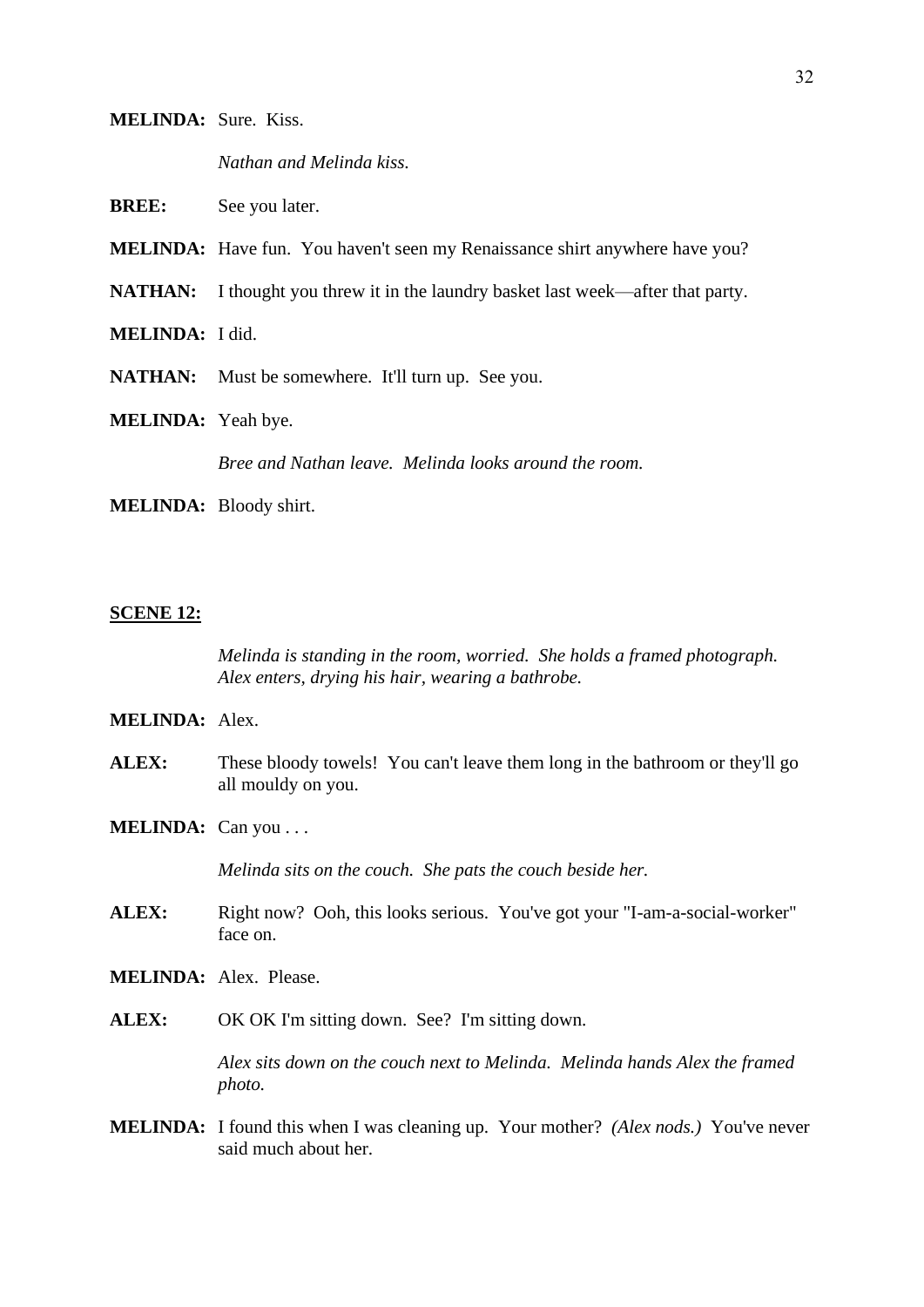ALEX: I can't remember her very clearly.

**MELINDA:** You knew her perfume.

**ALEX:** Sometimes stuff like that just comes out automatically—just to shut people up.

- **MELINDA:** Are you feeling alright?
- **ALEX:** I'm fine. You?
- **MELINDA:** I'm worried. About you.
- ALEX: Me? I've never felt so good in my whole life.
- **MELINDA:** You told me what happened last year. Maybe you've bounced back too far the other way.
- **ALEX:** How could something this good be bad? I walk down the street these days and I feel like a god.
- **MELINDA:** This is what I mean, Alex. It sounds like—
- **ALEX:** Am I a case am I? Is that what I am? Because—
- **MELINDA:** Alex listen. It sounds like moodswing. After these crashing lows you have these super confident highs that make you feel not just on top of the world, but as if you own it.
- **ALEX:** Everything's under control. I've got my life in order now. How can this be—
- **MELINDA:** Trust me Alex I think you need professional help.
- **ALEX:** What? This is crazy! How could you say—
- **MELINDA:** People are worried about you Alex. I'm worried. We're friends. I want to help.
- **ALEX:** Come here.

*Melinda moves closer to Alex and he hugs her.*

ALEX: I know you're the best friend I have in the world and I thank you for worrying about me—I really do—but everything's fine. I feel fine. The world is fine. And that's all that needs to be said on the subject.

**MELINDA:** But—

ALEX: No more buts no more ifs no more anythings.

**MELINDA:** But—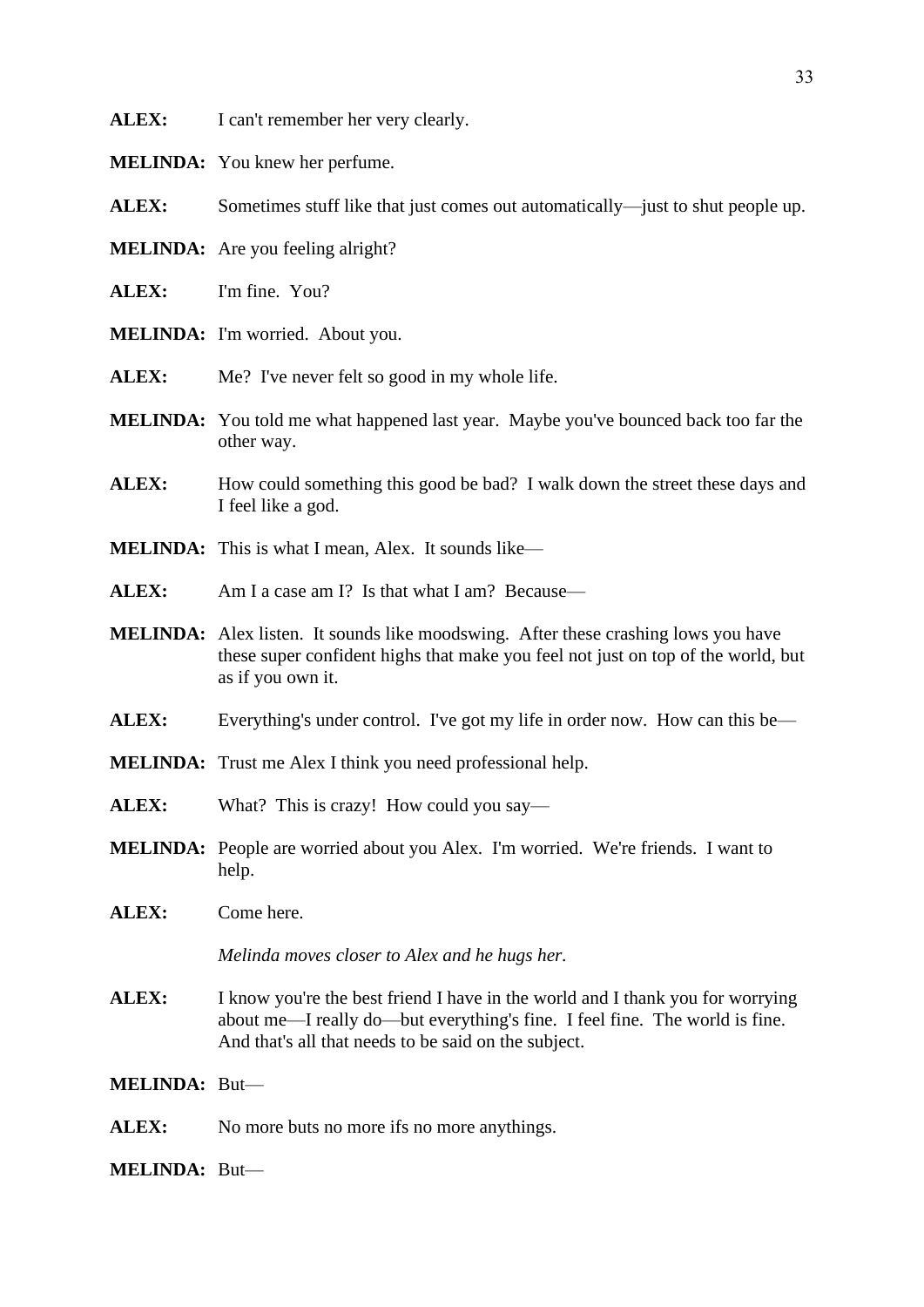*Alex quietly kisses Melinda.*

- **ALEX:** See? I'm fine. I really am. How could a crazy kiss you like that? Bye. *Alex goes to his room.*
- **MELINDA:** *(A little breathless.)* 'Bye.

#### **SCENE 13:**

*The house is in darkness. The front door opens. Voices offstage: Melinda, Nathan, Paul and Bree returning home late at night. Paul knocks the bike over.*

- **PAUL:** *(off)* It was brilliant. The subtext in the scene with the prostitute was incredible.
- **MELINDA:** *(off)* But the bit with the dwarf and the black man. Really. It was so tokenistic.
- **BREE:** *(off)* I think life is tokenistic then.
- **PAUL:** *(off)* I think it will be the most important film of the year. What do you think Nathan?
- **NATHAN:** Jesus Christ.

*Nathan turns the living room light on. Alex is on the couch entangled, making love with a woman we can't see. The group pour into the room and stop when they see Alex.*

## **MELINDA:** Alex?

*Alex stops his love making and turns around.*

ALEX: Hi guys. How was the film?

**MELINDA:** Er—fine.

- **ALEX:** I think you've met everyone.
- PAUL: Hi.

# **REBECCA:** Hi.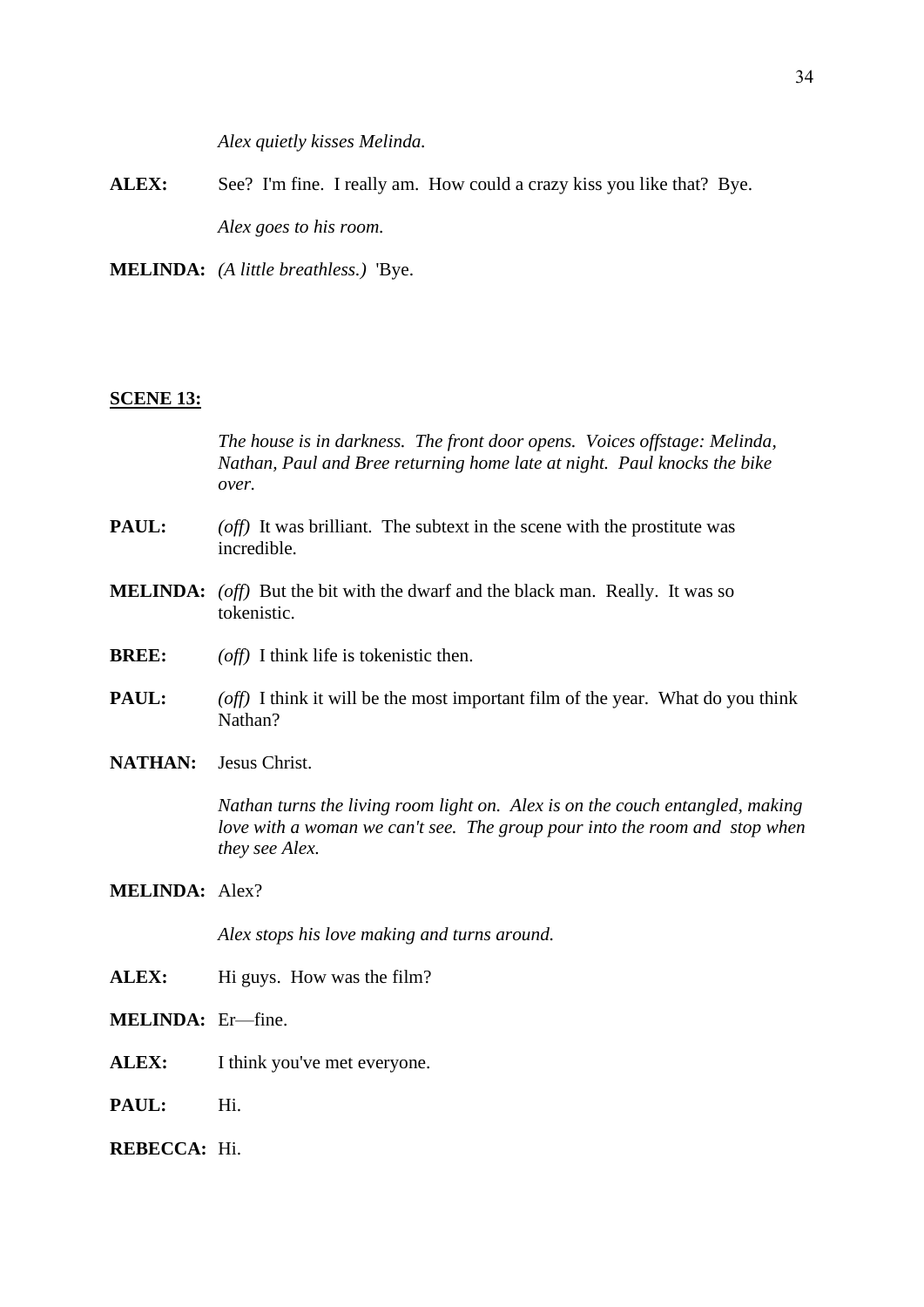ALEX: I thought it was a double feature.

**REBECCA:** Alex.

**ALEX:** We might adjourn to the boudoir I think.

**REBECCA:** See you.

*Alex and Rebecca go into Alex's room, Alex and Rebecca both laughing.*

- **PAUL:** There's a proper place for everything!
- **NATHAN:** Talk about in your face!
- **BREE:** He shows no respect at all!
- **MELINDA:** He just gets carried away by things, that's all. *(shooting a look at Nathan)* When the feeling takes you . . .
- **BREE:** He wanted us to find him. He wanted to upset people.
- **MELINDA:** Oh come on. I'm sure he—
- **BREE:** Obviously that talk you had made a world of difference! Can't you see what he's doing?
- **MELINDA:** Of course I—
- **BREE:** You can't. Or you won't.
- **PAUL:** Nothing's to be served standing around yelling at each other. Goodnight. Bree?

*Bree follows Paul.*

#### **MELINDA:** 'Night.

*Nathan goes into the kitchen to make the tea. Suddenly there is a scream.*

**BREE:** *(off)* Look at this! Look at this! For god's sake!

*Bree and Paul enter. In her hand Bree holds a rubber snake. Nathan rushes in.*

- **NATHAN:** Are you alright? What is it?
- **BREE:** Someone put this fucking thing in our bed. No prizes for guessing who.

*Bree charges towards Alex's room, but Melinda intercepts her.*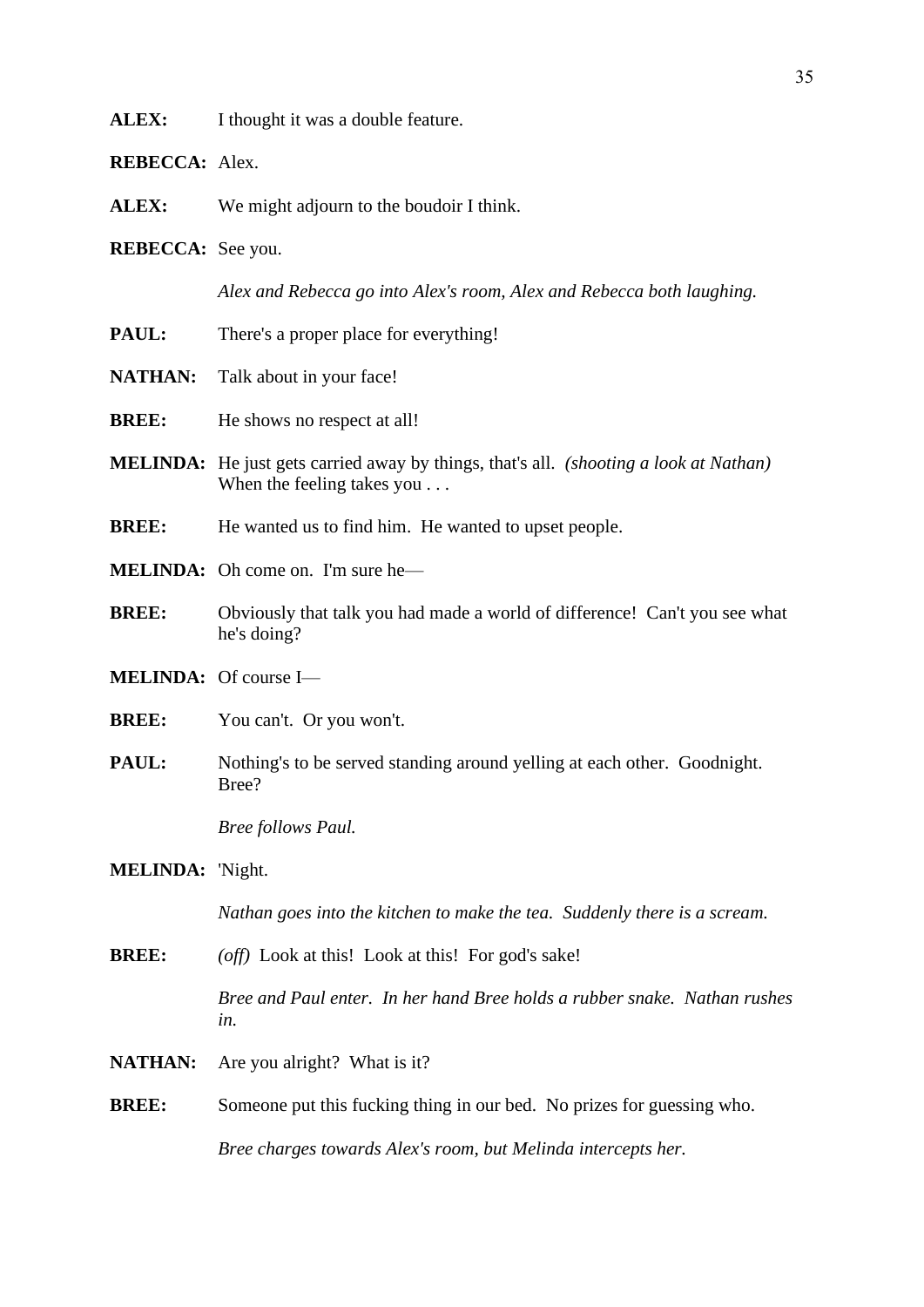- **BREE:** Melinda!
- **MELINDA:** Tomorrow OK? Come on. It's late. You don't need this.
- **BREE:** Tell him he can screw wherever he damnwell likes but he can stay the fuck out of my life—and my bed.

*Bree throws the snake to the floor and storms off. Paul picks up the snake, hands it to Melinda.*

**PAUL:** Maybe another talk?

*Paul exits.*

- **NATHAN:** He's a fucking idiot. Something's gotta give.
- **MELINDA:** Maybe I should ring his dad.
- **NATHAN:** You can't even ring your Uncle Bill. Why didn't you tell us about what happened to him last year?
- **MELINDA:** Did Bree tell you? I didn't think it was important.
- **NATHAN:** Maybe if we knew all the facts we wouldn't have let him in.
- **MELINDA:** Paul withdrew from second year. Does that count him out?
- **NATHAN:** Like Paul says, we do have some standards here.
- **MELINDA:** Given the criteria we used only Jesus Christ would have been let in.
- **NATHAN:** Alright. Talk to his father. See if Alex senior can lay down the law for us. *Melinda slowly takes Nathan's hand.*
- **MELINDA:** Now I want to lay down the law.
- **NATHAN:** You do?
- **MELINDA:** Uh huh. Like this one.

*Melinda kisses Nathan, long and deep. Nathan is taken aback by the suddenness and passion of Melinda's kiss. He breaks away.*

**NATHAN:** Where did that come from?

**MELINDA:** Just letting things take their natural course. It's nice to surrender to a feeling.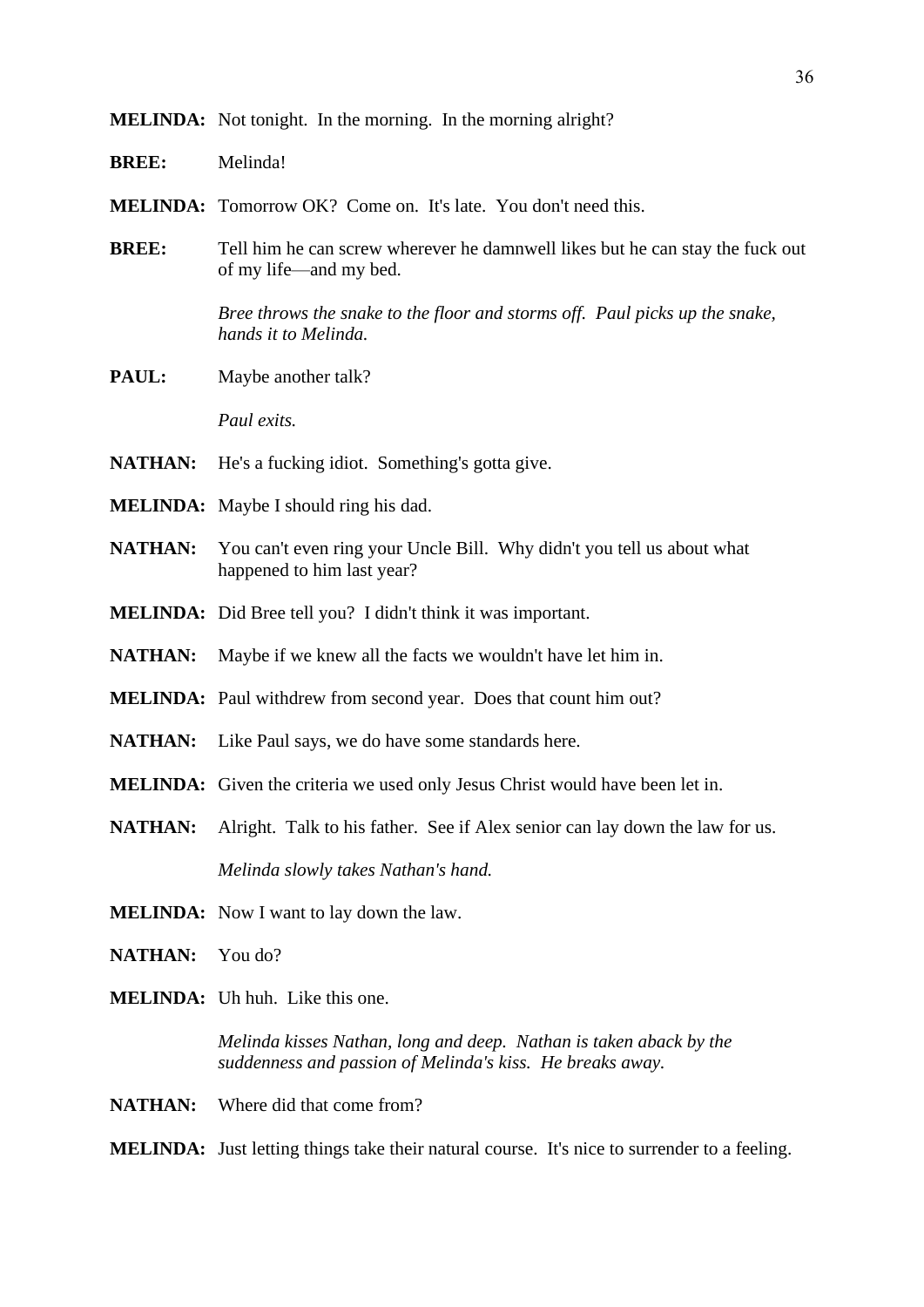- **NATHAN:** Well I—
- **MELINDA:** Give in to it. Now.
- **NATHAN:** I don't—
- **MELINDA:** You want to I can tell.
- **NATHAN:** Mel—
- **MELINDA:** Come on. We—

*Bree appears in her dressing gown. Nathan disentangles himself from Melinda.*

**BREE:** Just getting a drink.

*Bree hurries around into the kitchen. Melinda quickly collects herself. Bree gets her drink, then returns to her room.*

- **MELINDA:** Is something the matter?
- **NATHAN:** Like what?
- **MELINDA:** I don't know. You tell me.
- **NATHAN:** Just stuff at work.
- **MELINDA:** What's up? It's not secret men's business is it?

*Nathan moves off, but Melinda holds him back.*

- **MELINDA:** I'm sorry.
- **NATHAN:** Let's go to bed.

*elinda and Nathan exit.*

#### **SCENE 14:**

*The house is in darkness. Alex enters wearing a long over coat. He moves around slowly, shining a flashlight around the room. He tears off his coat, revealing that he is wearing the white Renaissance shirt with the ruffles at the cuffs. He paces back and forth. He takes out some pages of manuscript from the shirt and wedges them into the large crack. He resumes his pacing, then collapses on the floor, crying.*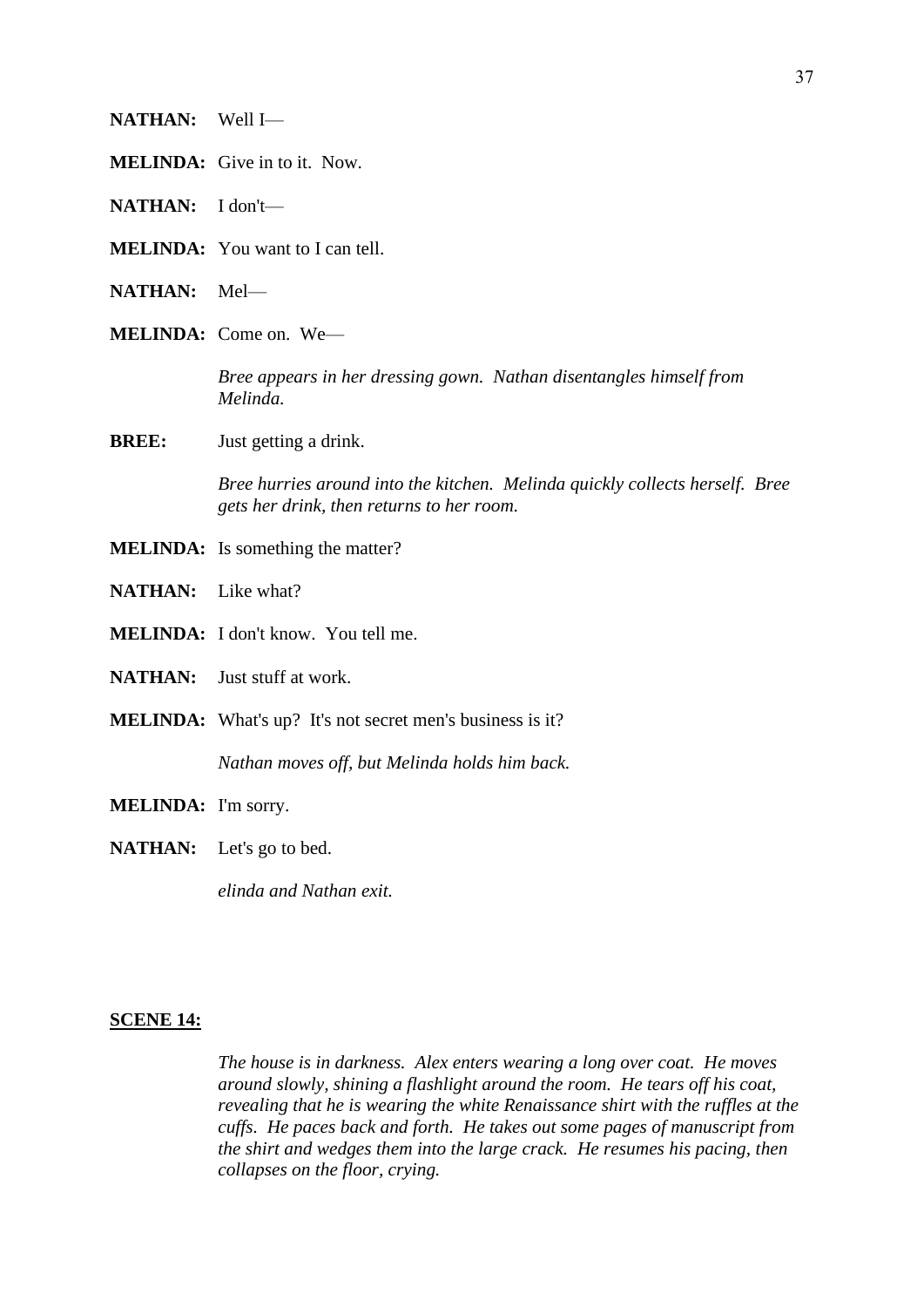#### **SCENE 15:**

*Lights come up on Paul, Nathan, Bree and Melinda sitting around the table.*

- **MELINDA:** Why me?
- **BREE:** You know why.
- **PAUL:** It's only proper.
- **NATHAN:** Who else could do it?
- **MELINDA:** It was a group decision in the first place.
- NATHAN: You're closest to him.
- **PAUL:** It would be easiest coming from you.
- **BREE:** He trusts you.
- **MELINDA:** And where will you all be—out? Hiding behind the arras?
- **BREE:** We know it's not going to be easy.
- **MELINDA:** That's why you don't want to do it.
- **BREE:** You're the professional.
- NATHAN: It has to be handled carefully. Tactfully.
- **MELINDA:** No-one had any problem kicking Jim out.
- **NATHAN:** Jim was out of it already.
- **PAUL:** There's no telling what Alex might do.
- **BREE:** Cut the wrong wire—boom.
- **NATHAN:** We need someone who's prepared.
- **PAUL:** Someone who can handle that sort of situation.
- **MELINDA:** I still think it's a group responsibility. We should all tell him.
- **BREE:** Jesus Christ! Can't you accept responsibility for once?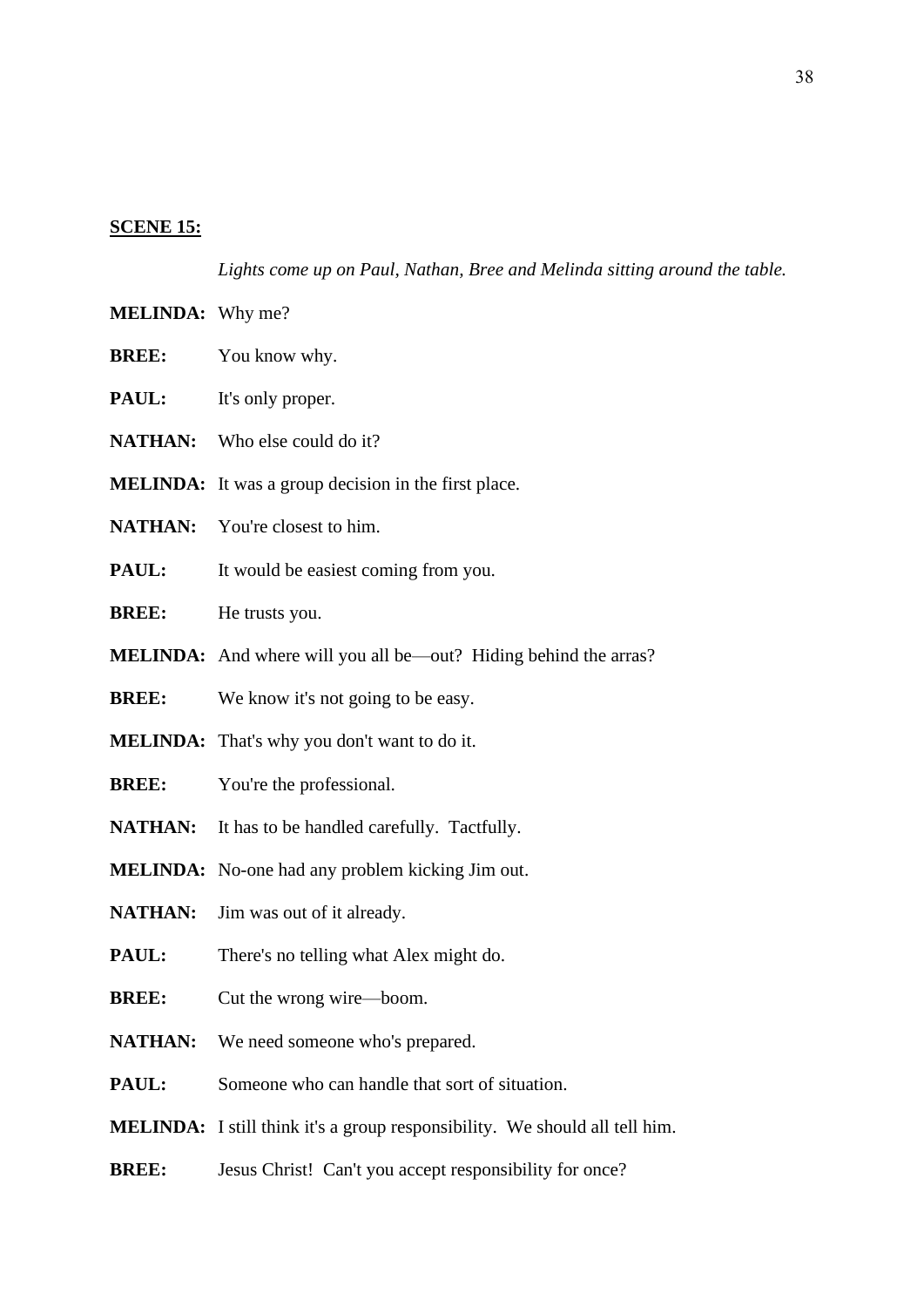| <b>NATHAN:</b>        | Bree.                                                                                                                              |
|-----------------------|------------------------------------------------------------------------------------------------------------------------------------|
| <b>BREE:</b>          | You can't even go and see your own uncle for chrissake!                                                                            |
|                       | <b>MELINDA:</b> What the hell has that got to do with anything?                                                                    |
| <b>BREE:</b>          | You run away from things all the time.                                                                                             |
|                       | <b>MELINDA:</b> And what do you do at uni? You're in a fucking theory bubble! You don't<br>know what the real world's like at all. |
| PAUL:                 | Will you two knock it off?                                                                                                         |
|                       | <b>MELINDA:</b> Why the hell do I have to bear the brunt of everything? Get someone else to do<br>your dirty work.                 |
| <b>NATHAN:</b>        | Mel it's not like that. Come on.                                                                                                   |
| <b>BREE:</b>          | Sounds pretty gutless to me.                                                                                                       |
| <b>NATHAN:</b>        | You shut up.                                                                                                                       |
| PAUL:                 | Don't talk to Bree like that!                                                                                                      |
| <b>NATHAN:</b>        | Well come on! We're fucking adults aren't we?                                                                                      |
|                       | Alex enters. Throughout the rest of this scene Alex does not get angry.                                                            |
| <b>ALEX:</b>          | Hi guys.                                                                                                                           |
| <b>MELINDA: Alex.</b> |                                                                                                                                    |
| <b>BREE:</b>          | We were just having a house meeting.                                                                                               |
| ALEX:                 | Sorry I'm late. What's happened? Can't stay long. I'm going out to see Vicki<br>and then we're-                                    |
| PAUL:                 | Who's Vicki?                                                                                                                       |
| ALEX:                 | Just a friend from Inferno.                                                                                                        |
| <b>NATHAN:</b>        | We can imagine.                                                                                                                    |
| ALEX:                 | Oh really? What can you imagine?                                                                                                   |
| <b>BREE:</b>          | ( <i>under her breath</i> ) This place is turning into a brothel!                                                                  |
| ALEX:                 | Brothel's are much cleaner than this house.                                                                                        |
|                       |                                                                                                                                    |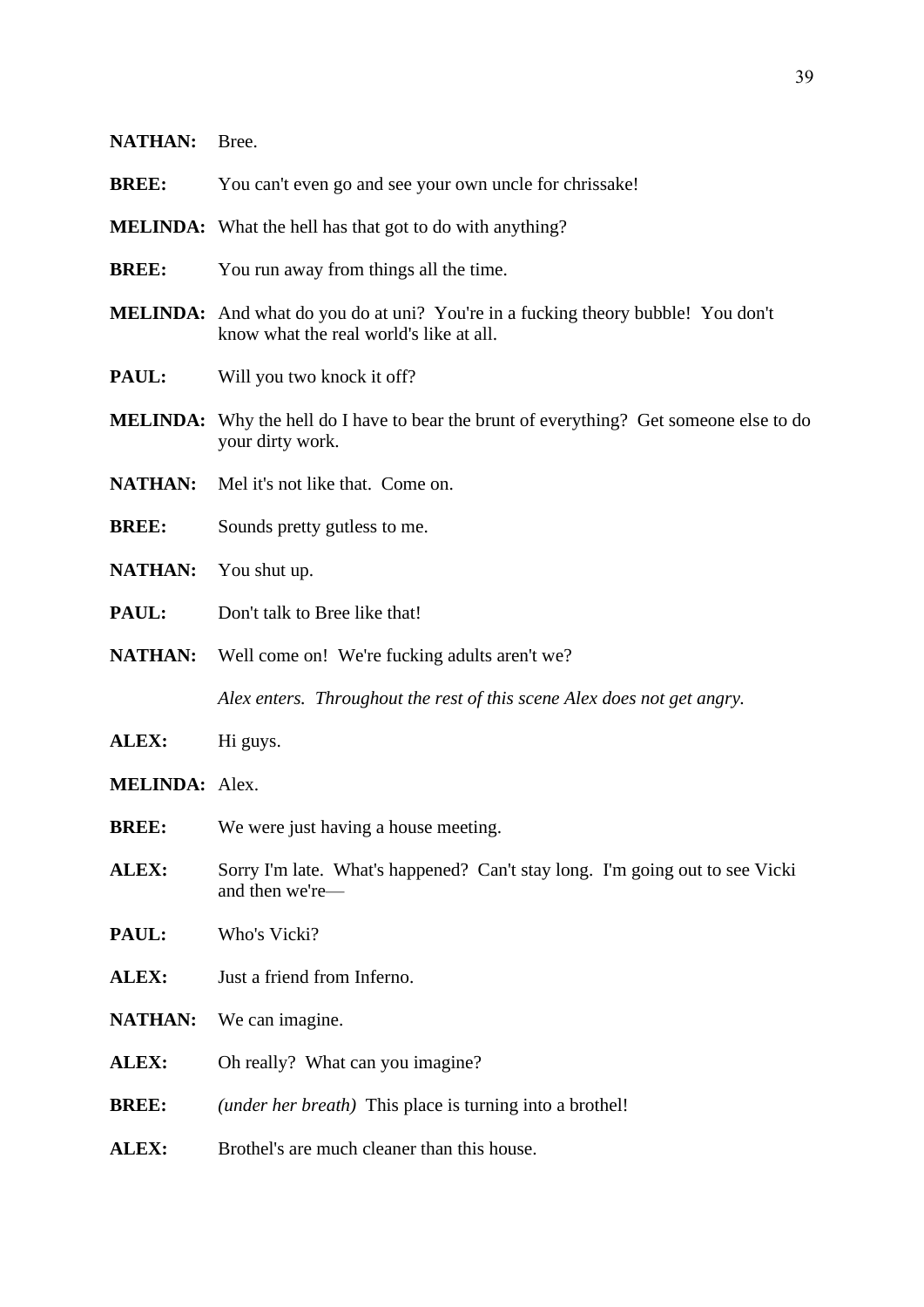| PAUL:          | You've been to brothels?                                                                                                                                                              |
|----------------|---------------------------------------------------------------------------------------------------------------------------------------------------------------------------------------|
| ALEX:          | Haven't you?                                                                                                                                                                          |
| PAUL:          | No!                                                                                                                                                                                   |
| ALEX:          | You should go. The air is scented. They have clean sheets every time, clean<br>towels. And of course you have a shower before you get into it. And—                                   |
| <b>NATHAN:</b> | Where'd you go?                                                                                                                                                                       |
| ALEX:          | Cowboy Dreams is my favourite.                                                                                                                                                        |
| <b>BREE:</b>   | Your favourite?                                                                                                                                                                       |
| ALEX:          | Saloon-type western kind of thing. You know? Low roof, wooden floors, girls<br>dressed up in corsets and long flowing dresses. And the beds are these big four<br>poster things that— |
| <b>BREE:</b>   | This is all beside the point.                                                                                                                                                         |
| <b>NATHAN:</b> | Ah yes. We've been talking—                                                                                                                                                           |
| ALEX:          | About what?                                                                                                                                                                           |
| <b>NATHAN:</b> | Melinda can-                                                                                                                                                                          |
|                | <b>MELINDA:</b> No you. You wanted to.                                                                                                                                                |
| ALEX:          | <i>(laughing)</i> What's going on? You can tell me.                                                                                                                                   |
| PAUL:          | We've had a long talk and—                                                                                                                                                            |
| <b>NATHAN:</b> | It's only a majority decision, mind you, but—                                                                                                                                         |
| PAUL:          | And there's no hard feelings of course so-                                                                                                                                            |
|                | <b>MELINDA:</b> I had no say in this at all Alex.                                                                                                                                     |
| PAUL:          | Sometimes it just happens.                                                                                                                                                            |
| <b>NATHAN:</b> | No-one's to blame.                                                                                                                                                                    |
| PAUL:          | Of course there's no blame. We just—                                                                                                                                                  |
| <b>BREE:</b>   | We want you to move out.                                                                                                                                                              |
| ALEX:          | Me?                                                                                                                                                                                   |
| <b>BREE:</b>   | We think it's for the best.                                                                                                                                                           |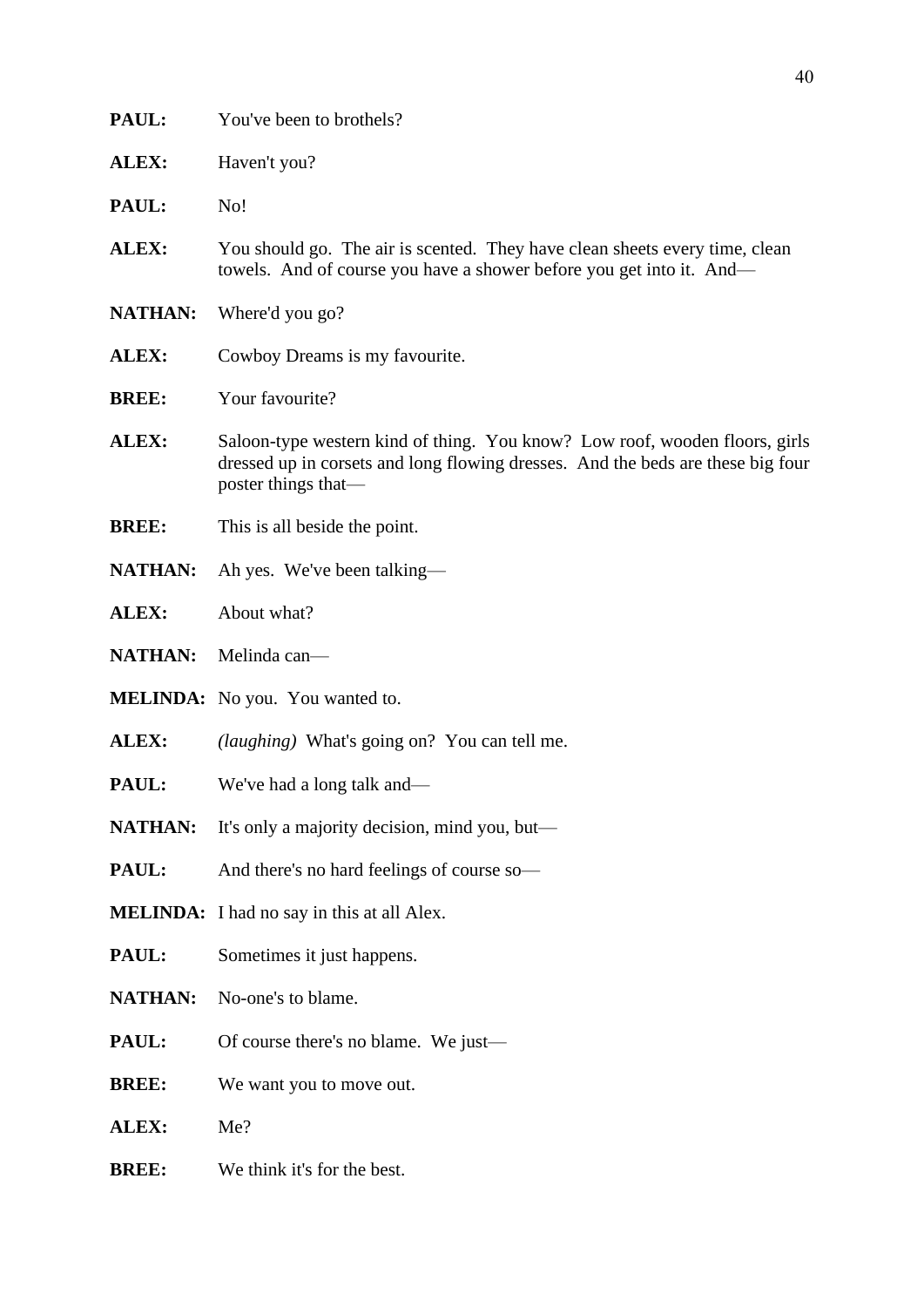| PAUL:          | Things haven't—clicked.                                                                                                                                                         |
|----------------|---------------------------------------------------------------------------------------------------------------------------------------------------------------------------------|
| <b>NATHAN:</b> | No hard feelings, huh?                                                                                                                                                          |
| ALEX:          | This is a joke, right? Because of that snake-in-the-bed thing right?                                                                                                            |
| <b>BREE:</b>   | No.                                                                                                                                                                             |
| <b>NATHAN:</b> | It's just not working out.                                                                                                                                                      |
|                | Alex laughs.                                                                                                                                                                    |
| ALEX:          | I pay the rent. Isn't that—                                                                                                                                                     |
| <b>BREE:</b>   | It's more than that. Much more. You just don't fit in to the way the whole<br>house works.                                                                                      |
| ALEX:          | I know I've missed a few house meetings. If it's that important-                                                                                                                |
| <b>BREE:</b>   | Sometimes it is. Sometimes who you are is more important than what you do.                                                                                                      |
| ALEX:          | (laughs) Really? So it's OK for you and Nathan to be fucking your brains out?                                                                                                   |
| <b>BREE:</b>   | What?                                                                                                                                                                           |
| ALEX:          | Can't you guys see it? They're doing it right under your noses.                                                                                                                 |
| <b>NATHAN:</b> | This is insane.                                                                                                                                                                 |
| ALEX:          | I tried to warn you Paul about the snake in your bed, but you didn't get the<br>message. Guinevere? Lancelot? Nobody got it.                                                    |
|                | <b>NATHAN:</b> You are speaking such bullshit. Do we have to listen to this?                                                                                                    |
| ALEX:          | (To Bree) You should see your face. It's all just come right out of left field<br>hasn't it? Is this what you meant about who you are being more important than<br>what you do? |
|                | Bree flies at Alex, and almost grabs him, but Paul grabs at Bree, pulling her<br>away.                                                                                          |
| <b>BREE:</b>   | I've had it! I've just had it! He drives me mad and now he tells vicious lies!                                                                                                  |
| PAUL:          | Is it lies?                                                                                                                                                                     |
| <b>BREE:</b>   | Of course it is you idiot. How could you doubt me?                                                                                                                              |
|                | Paul leaves, slamming the front door behind him.                                                                                                                                |